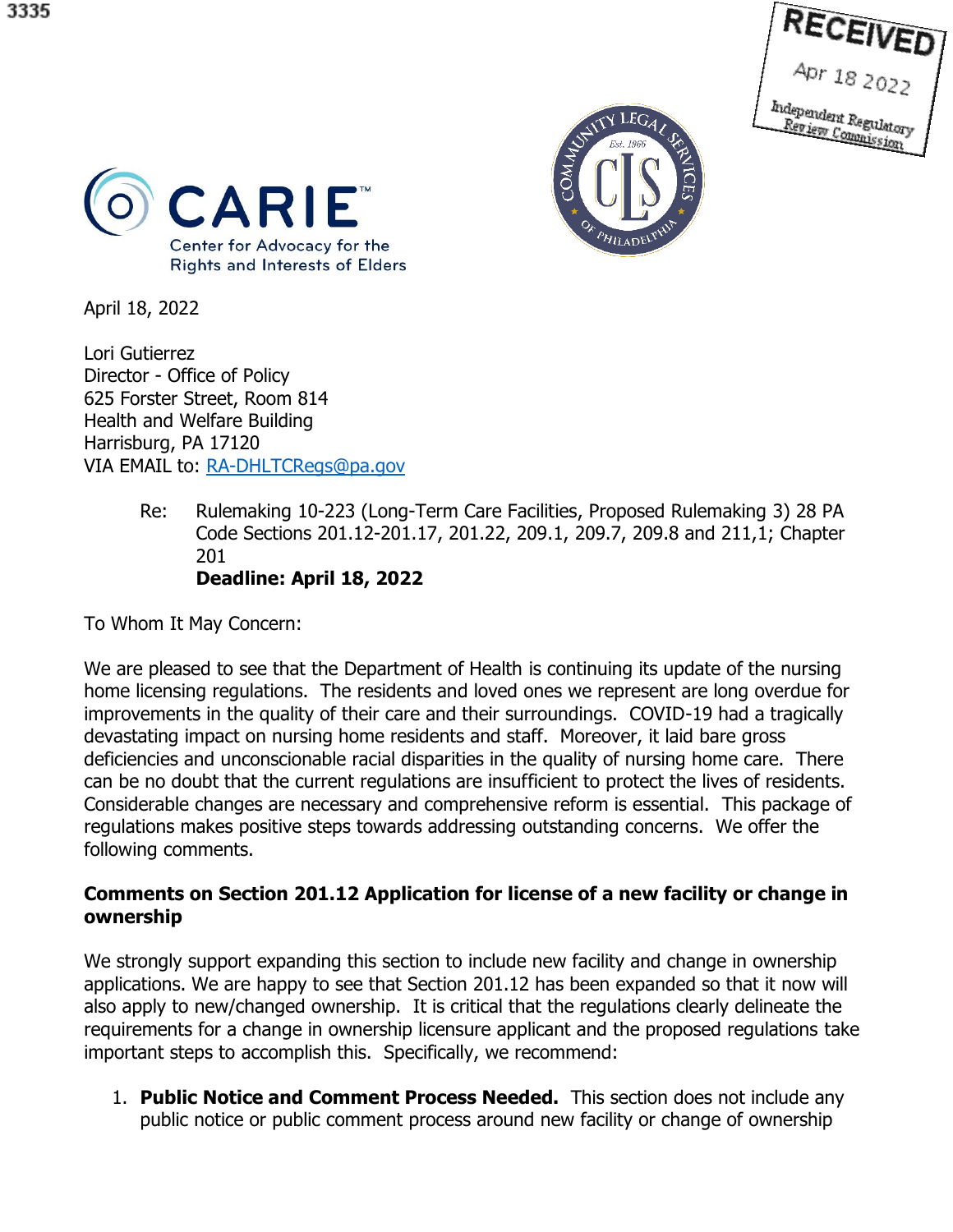licensure applications. We feel this is imperative that the Department undertake a meaningful public notice and comment process related to new facility applications or applications for change of ownership. We had previously proposed a public notice and hearing process for new licenses and a slightly different public notice and comment process for proposed changes in ownership, with both processes allowing interested members of the public the ability to raise concerns about an application. The Department must include a public notice and comment process. This is important for transparency, accountability, and ensuring that applications are considered in context with public feedback regarding whether applicants meet the criteria to receive a license.

Giving public notice and taking public comment on applications is not so dissimilar to the public notice and comment process that was required under the certificate of need system the Department once operated. We urge the Department to:

- Publish a notice of the applicant's intent to open or change operators of a nursing facility on the Department's website, with details of the public comment process.
- Require applicants to notify the residents, resident representatives, the LTC Ombudsman, staff, and others in writing about a sale or change of ownership.
- Receive and review comments from the public on whether the applicant meets the criteria for licensure, considering the comments in its decision whether to approve or deny a license, which may include taking action to investigate any issues raised in public comments.

We provide recommended edits in our mark-up of the regulations, which is attached.

2. **Ownership or control interest description.** We are pleased that the Department added language that defines as a person who has or will have ownership or control interest to include: "The organization that holds the license or the land or building occupied and used as the facility." We had previously recommended, however, that the Department also include language that requires the applicant to submit the information for anyone who "is the owner of a whole or part interest in any mortgage, deed of trust, note, or other obligation secured (in whole or in part) by the equipment used in the facility or by the land on which or building in which the facility is located." We continue to recommend that the Department include this language. We provide recommended edits to the proposed regulations in our attached mark-up of the proposed regulations.

In addition, it is unclear as written whether "person" in section 201.12(b)(6)-(10) applies solely to the "person" seeking to operate or assume ownership of a facility pursuant to subsection 201.12(b) or whether it also applies to the persons identified in subsections  $(b)(1)(i)-(ii)$ ,  $(3)$  and  $(5)$ . In order to ensure that all of the entities and individuals who will have an ownership or control interest or who will manage the facility are responsible and capable, we strongly urge you to clarify that the information in subsections (b)(6)-(10) should be obtained and evaluated for all of the individuals identified in subsections  $(b)(1)(i)$ -(ii), (3) and (5). Similarly, in section 201.12a(c), it should be clarified that "person" refers to all of the individuals identified in subsections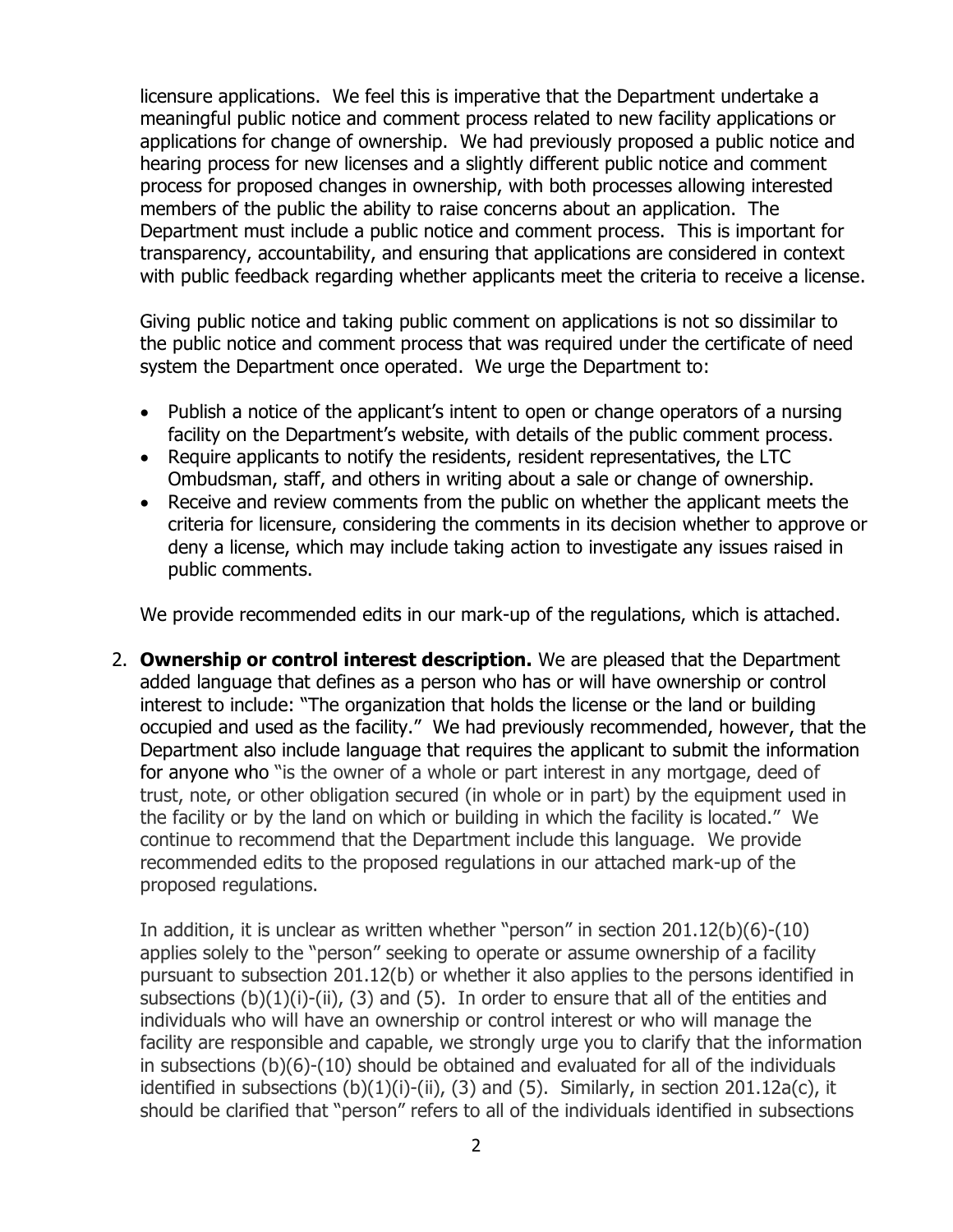# $201.12(b)(1)(i)-(ii)$ , (3) and (5).

3. **Definition of "person".** We note that this section now repeatedly refers only to a "person" applying for licensure instead of an applicant. "Person" is not defined in Section 201.3 of the regulations and we strongly urge that the Department add this definition, from the Health Care Facilities Act, to the definitions included in Section 201.3:

"Person." A natural person, corporation (including associations, joint stock companies and insurance companies), partnership, trust, estate, association, the Commonwealth, and any local governmental unit, authority and agency thereof.

# **Comments on Section 201.12a Evaluation of application for license of a new facility or change in ownership**

1. **Criteria for approving or denying applications.** We are happy to see that the Department added this section. We believe it is important to applicants to have a clear understanding of what criteria the Department will apply in deciding whether to approve or deny a new license or change of ownership request. We also believe it is important to consumers and the public to know the standards to which nursing homes are held.

While we support the Department's articulation in 201.12a of  $(c)(1)-(3)$  as criteria the Department will apply, it is imperative that the regulations include some factors that warrant automatic exclusion from licensure. These should be clearly stated, known to applicants and the public. For this reason, we recommend that the Department add the criteria we outline in the attached mark-up of the proposed regulations.

# **Comments on Section 201.13 Issuance of license for a new facility or change in ownership**

- 1. **Inspections.** We agree with the Department that inspection prior to licensure is not the best use of resources. We do believe, however, that brand new licensees and change of ownership new licensure warrants some heightened level of oversight in the initial months of operation. We strongly recommend that new license applicants and change of ownership applicants be subject to a survey inspection within their first 3-6 months of operation so that the Department can confirm substantial compliance with requirements that could not be measured before the licensee was operating the facility. We believe this should be added into this section and provide draft language in the attached mark-up we have provided of the proposed regulations.
- 2. **Provisional Licensure Provisions Should Be Improved, Not Removed.** We have concerns about the Department removing the subsection of provisional licenses. We believe that both new licensees and change of ownership licensees should receive a provisional license lasting no longer than 6 months as their first license, and as stated in #1 just above, they should both be subject to onsite inspections during their first 3-6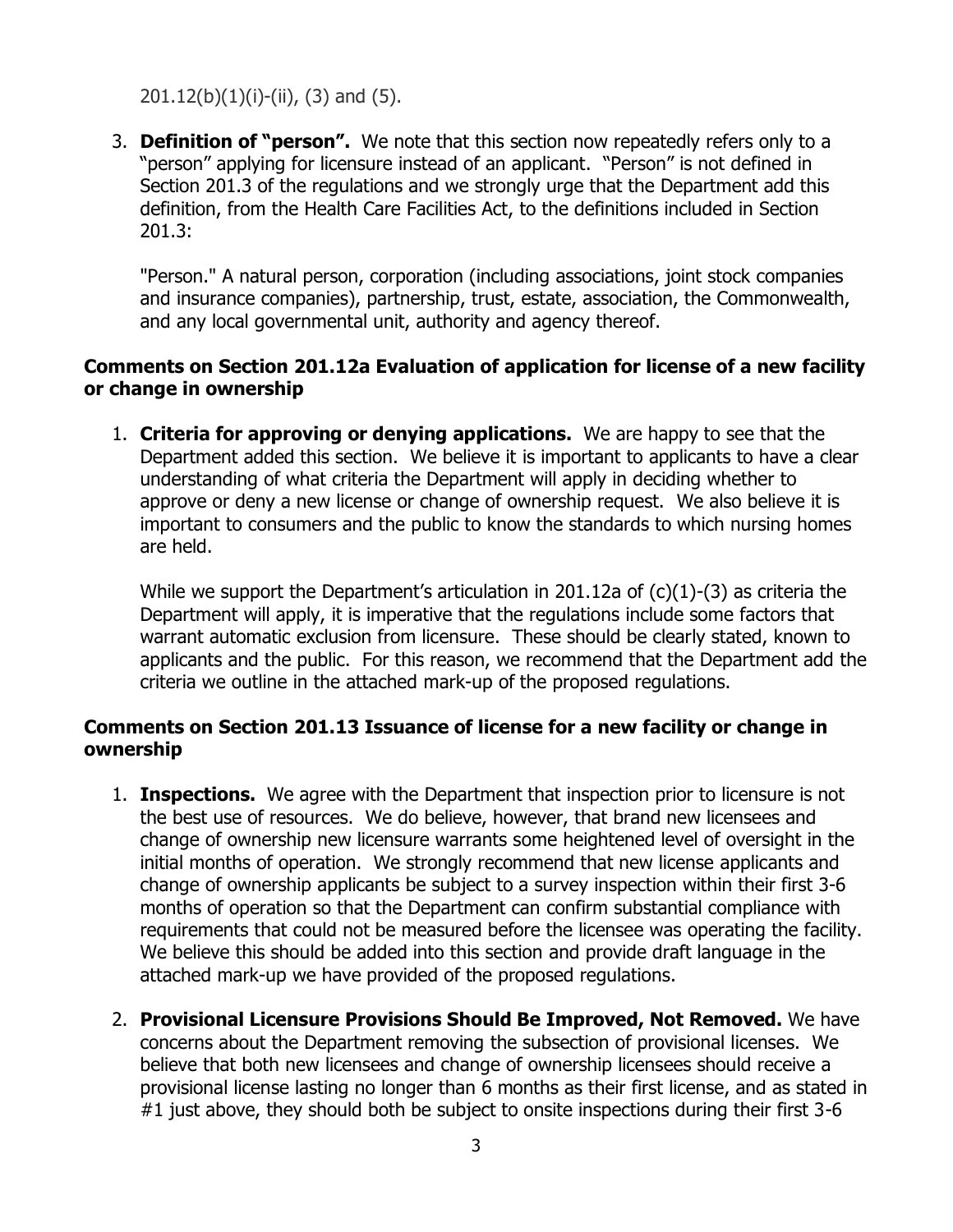months of operation. Additionally, we generally believe that while enforcement actions are covered in multiple sections of the Health Care Facilities Act, they should be spelled out in the regulations as well. Including a comprehensive discussion of provisional licensure and the other available enforcement actions in the Department's enforcement toolbox is helpful for applicants and nursing home licensees. It sends a message that the Department takes compliance seriously. It also ensures that facilities understand the consequences of non-compliance and the enforcement action steps which the Department may take. It is also helpful for consumers, their loved ones, the long-term care ombudsmen, and the public to understand what different enforcement actions mean in the grander scheme of oversight.

Because we believe the regulations should include more enforcement requirements (concerning provisional licenses, fines/penalties, the entire progressive enforcement approach and plans of correction) and not less, we recommend that the Department improve rather than remove this section and add a section specifically related to enforcement. We have proposed such a section in our mark-up of the proposed regulations, which is attached.

3. **Authority for Increased License Fees Should Be Obtained.** We do not object to the Department's removal of discussion of fees from the regulations, as they exist in the statute. We do worry, however, that applicants should have clear information on what is required in the application process, and it is not readily apparent to us that this information is available elsewhere. We also feel that an increase in initial licensure and licensure renewal fees is long overdue, as the amounts in the statute are terribly outdated and should be increased to a meaningful amount. We urge the Department to ask the legislature to raise the fees in the statute. The increased fees should be used to establish a dedicated unit for vetting applications and to support a new finance unit's review of financial status of applicants, in addition to overall enforcement of the regulations.

# **Comments on Section 201.13a License Renewal**

- 1. **Periodicity of Licenses Should Be Articulated.** This is a new section which adds language stating that the facility will apply to renew its license, but it does not state the frequency for renewal. It should be clearly stated that the renewal timeframe is: 1) annually for full licenses and 2) at the end of the term of the provisional license (which cannot exceed 6 months) for facilities under a provisional license. We strongly recommend that this new section be clearer that every facility must apply to renew its license at least annually but sooner if a provisional license is in place. We supply proposed revisions to the proposed regulations in the mark-up to the proposed regulations, which we have attached.
- 2. **Substantial Compliance is Only the Standard for Full Licenses.** This section states that "The Department will renew a license to operate a facility after a survey is conducted by the Department that indicates the facility is in substantial compliance with section 808(a) of the act (35 P.S. § 448.808(a)) and this subpart." Because the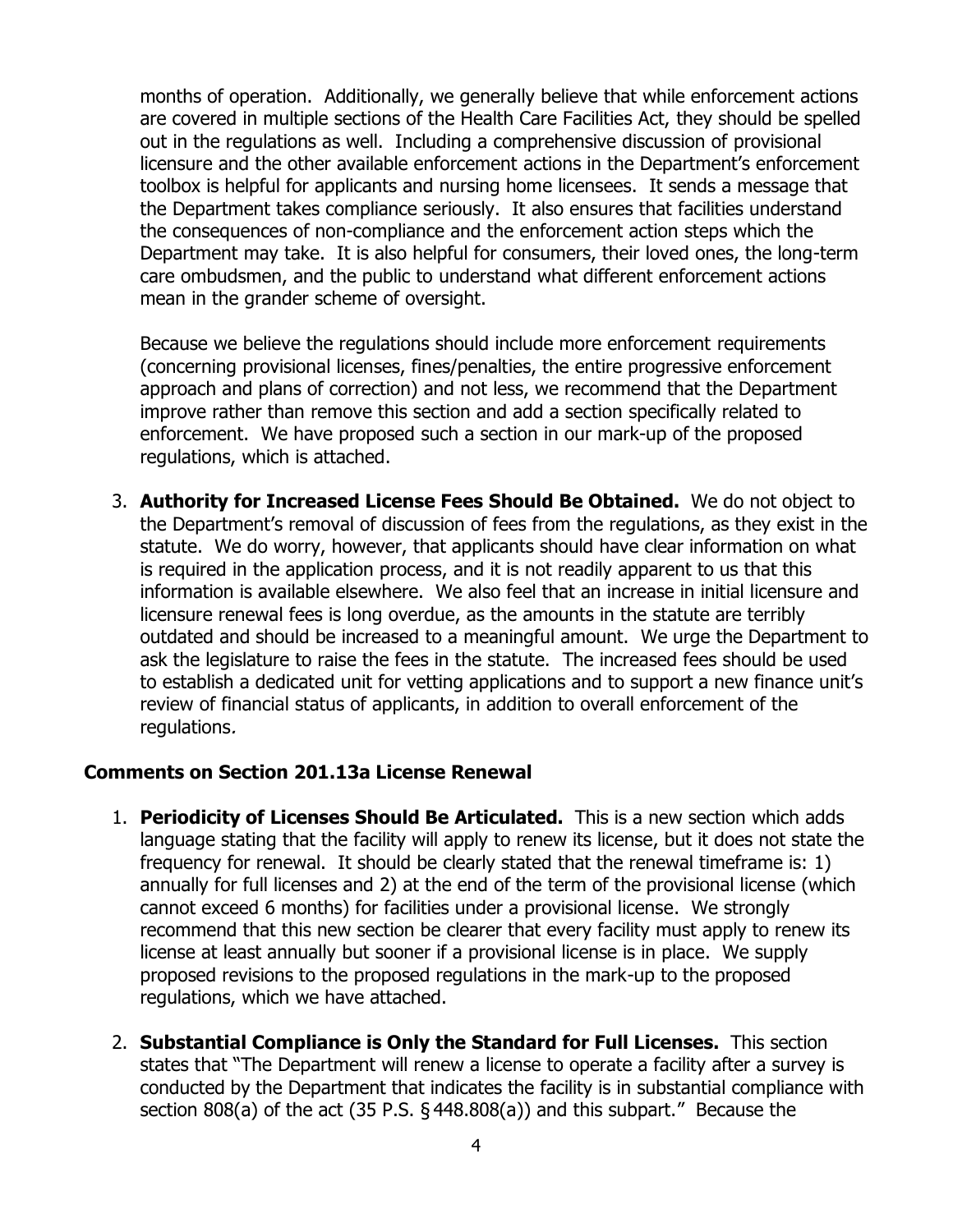Department may issue a provisional license for a facility that is not in substantial compliance, this section fails to address the standard for determining whether a provisionally licensed facility which has not completely corrected its non-compliance shall be issued another provisional license. Please see our proposed edits to the proposed regulations in the mark-up to the proposed regulations that we have attached.

# **Comments on Section 201.14 Responsibility of Licensee**

1. **Quarterly Facility Assessments are a key improvement.** We are very pleased that the Department has required that nursing homes conduct the facility assessment (as required in 42 CFR §438.70(e)) on a quarterly basis. This assessment is an important tool for evaluating how best to serve the specific residents in a given facility and how to staff to meet their collective needs. In some ways (staffing, change in resident population, resource needs), a facility assessment should be performed on almost a daily basis. As noted in Appendix PP, State Operations Manual, Guidance to Surveyors, related to the facility assessment regulation: "The facility assessment will enable each nursing home to thoroughly assess the needs of its resident population and the required resources to provide the care and services the residents need. It should serve as a record for staff and management to understand the reasoning for decisions made regarding staffing and other resources, and may include the operating budget necessary to carry out facility functions."

Nursing home resident populations change with some frequency so the value of performing a facility assessment on a quarterly basis (at a minimum) is enormous. Additionally, performing a meaningful facility assessment on a quarterly basis will improve internal quality assurance and will identify possible areas of regulatory noncompliance. The notion that this proposed regulatory requirement is simply a burdensome paperwork requirement misses the importance of an effective ethics and compliance program that integrates quality assurance component.

- 2. **Reportable Incidents**. Instead of deleting additional state reporting requirements at section 201.14(d), we recommend requiring reporting of the following:
	- Events that cause or result in a resident's death or present an immediate danger of death or serious harm;
	- Events that cause or result in serious injury or significant change in a resident's condition;
	- Staffing below state minimum requirements; and
	- Deaths or serious injuries due to neglect as defined in 42 CFR § 483.5.

These additions will promote the reporting of events, including the provision of inadequate care, that result or are likely to result in harm to residents.

3. **Require Consolidated Financial Reports**. Recently, there has been intense scrutiny of the financial relationships and transparency related to nursing homes. On February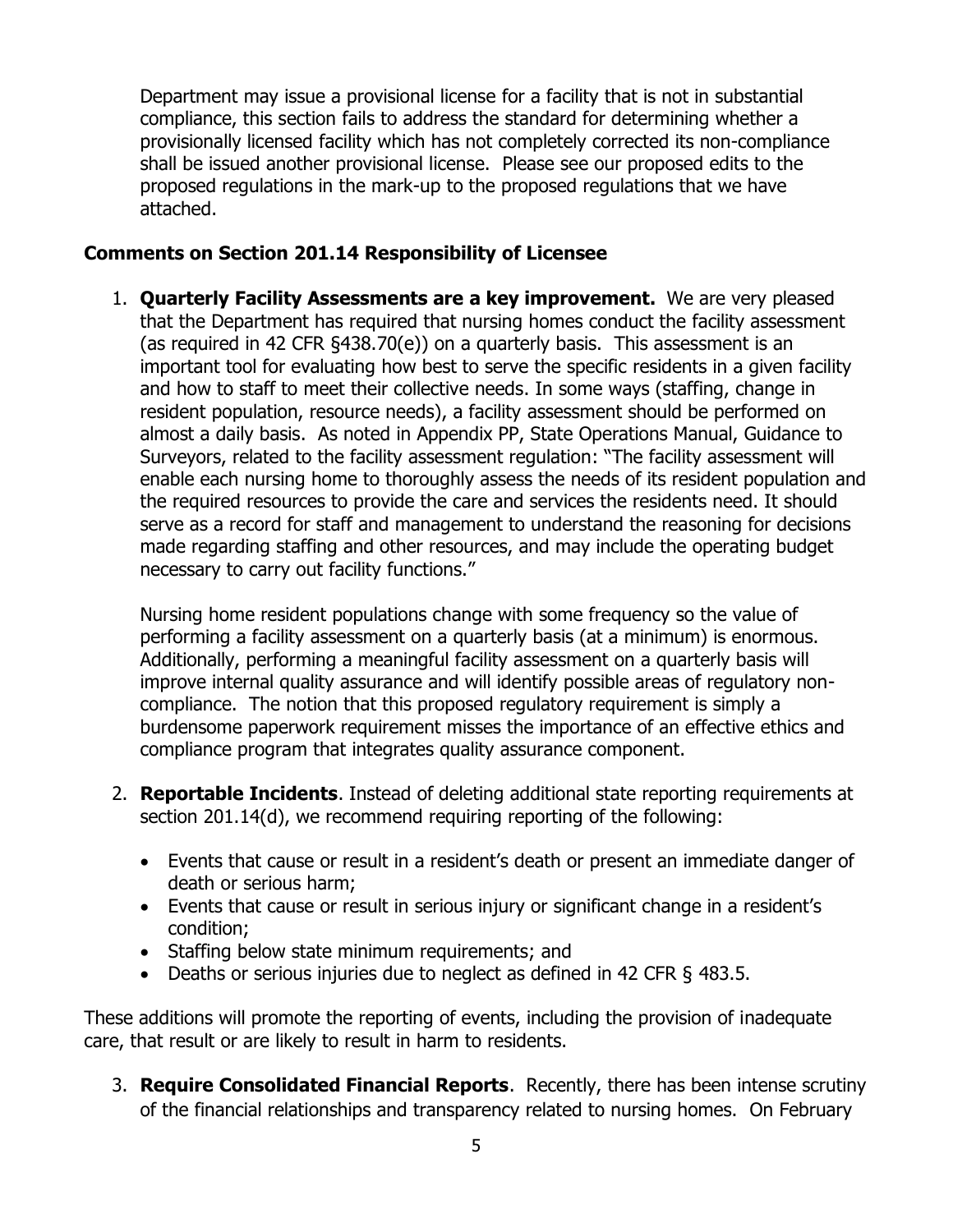3, 2022, CARIE hosted a webinar on "Private Equity Investors as Nursing Home Owners: Impact on Quality of Care and Lack of Accountability." On April 1, 2022, the Kline School of Law at Drexel University held a conference regarding the impact of private equity on health care, especially nursing homes. It was apparent from the expert panelists at both events that nursing home ownership and financial transparency are critically important to ensuring that public funds are used appropriately and the safety of nursing home residents protected. To that end, nursing homes should be required to submit annual consolidated financial reports from each facility, to include any parent organization or related entities providing goods or services. Such financial reports should be reviewed by a certified public accountant or audited.

Therefore, we recommend requiring submission of financial information from all operating entities, license holders and related parties in which the organization has an ownership or control interest of 5% or more and that provides any service, facility, or supply to the nursing facility. The Department should also require a detailed document providing a visual representation of the organization's structure including all related parties in which the organization has an ownership or control interest of 5% or more and that provides any service, facility, or supply to the nursing facility. We propose recommended language in our attached mark-up of the regulations.

4. **Outline Enforcement Tools Here.** We ask the Department to add to this section language outlining the enforcement steps available to the Department. This is critical for nursing home applicants, their loved ones, the long-term care ombudsman programs, and the general public to understand the licensure and enforcement status of a nursing home. While this information is sprinkled through multiple sections of the Health Care Facilities Act, it would be valuable to have it stated clearly and in one place.

We strongly recommend that the Department outline the steps it could take in response to non-compliance by adding language to §201.14(a). We provide recommended edits in our mark-up of the regulations, which is attached. This addition is important to include in the final regulations.

# **Comments on Changes to Section 201.17 Location**

1. **Clarify the Language Around Co-Location.** The Department proposes to delete the existing section and replace it with language stating that a nursing facility can be colocated in a building that offers other health-related services. We ask that this language be clarified because it is not clear whether the language, as written, means that those other health-related services would be offered as separate services under the nursing home's license or whether there would be separately licensed providers providing those other health-related services co-located at the same physical location as the nursing facility. We believe the Department intends the latter and not the former but the provision as drafted is not sufficiently clear. We provide recommended language to clarify this point in our attached mark-up to the proposed regulations.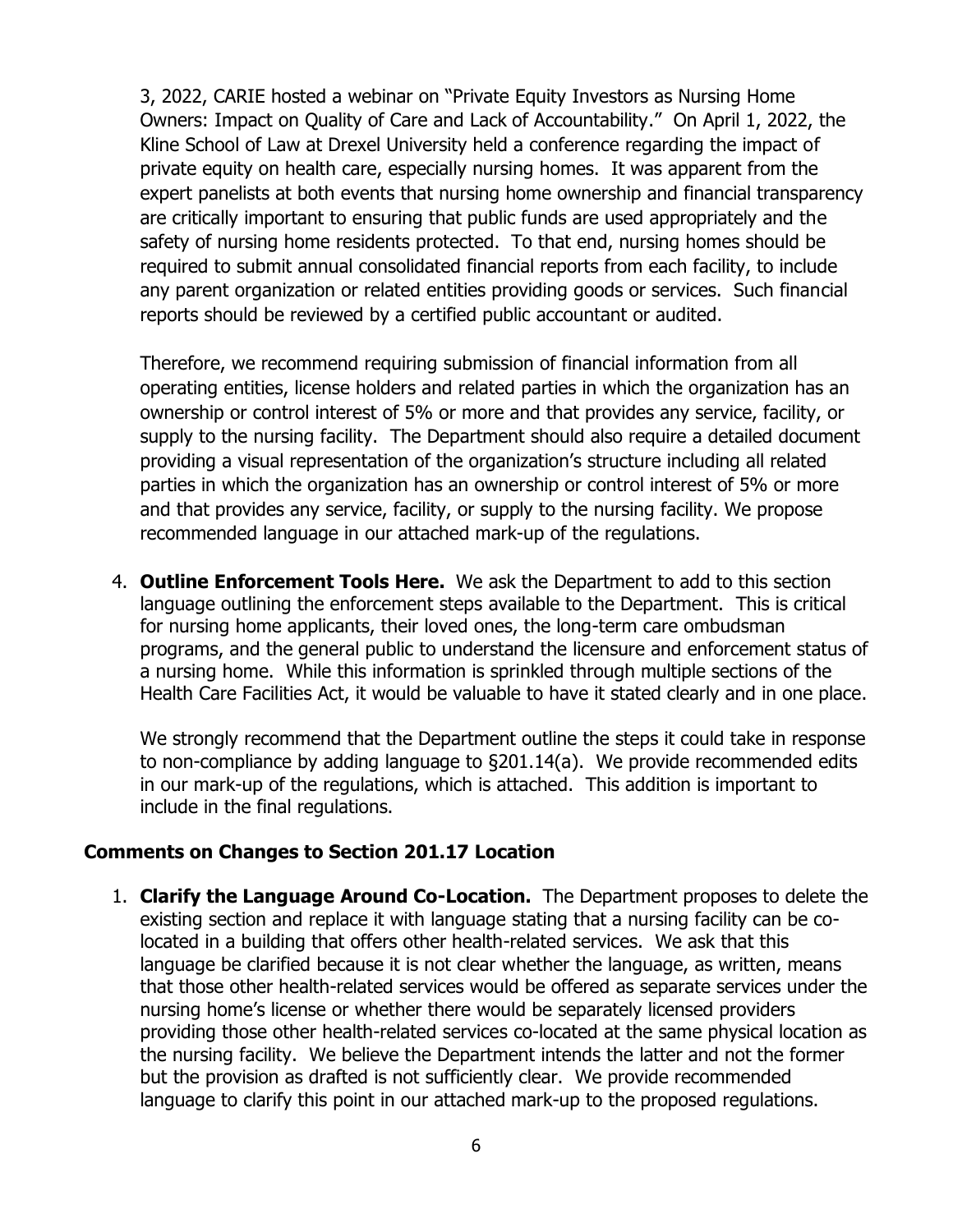# **Comments on Section 201.22 Prevention, control and surveillance of tuberculosis (TB)**

1. **Address Pandemic-Prone Infectious Disease Prevention, Control, and Surveillance.** The proposed regulations need to be revised to include a section that mirrors the specific TB section but broadly applies to any pandemics or outbreaks, such as we have experienced with COVID-19. Among other things, this should require that in the event of any pandemic or outbreak, the nursing home is required to follow all currently applicable state and federal regulations and protocols. We propose additions to the proposed regulations, in the attached mark-up.

# **Comments on Section 209.7 Disaster Preparedness**

- 1. **Do Not Delete But Instead Expand This Section To Include Emergencies, Disasters, and Pandemics.** While the Department is proposing to delete this section because of federal rules requiring disaster preparedness, we believe it is important and needs to be expanded to include other emergencies, pandemics, active shooters, etc. Specifically, we had proposed:
	- Changing the title to cover emergencies, disasters, and pandemics,
	- Requiring each facility to have a written plan to address each of these types of occurrences that gets submitted with license application and annually and that needs to be approved by the Department prior to licensure and annually and
	- Requiring that, in addition to what the regulation already included, the Emergency, Pandemic, and Disaster plan must include specific items as outlined in our proposed language.

We provide proposed language for how the Department would implement our recommended revisions in our mark-up of the proposed regulations, which is attached.

# **Comments on Section 209.8 Fire Drills**

1. **Expand this Section to Also Cover Safety Drills.** The regulations must be expanded to include all drills for more than just fire events and the section should be renamed to reflect this change. Nursing homes must conduct drills related to all the types of emergencies, disasters, pandemics, etc. events that could happen and would benefit from practice (e.g., active shooter drills). Please see proposed language that we have supplied in our mark-up draft of the proposed regulations.

# **Section 211.1 Reportable Diseases**

1. **Specify Requirement for Reporting of Pandemic-Prone Infectious Diseases.** Clarify obligation to report Pandemic-Prone Infectious Diseases, such as COVID-19, to the Department and other relevant agencies at the Department's direction in the manner, frequency, and format required by the department. Please see proposed language that we have supplied in our mark-up draft of the proposed regulations.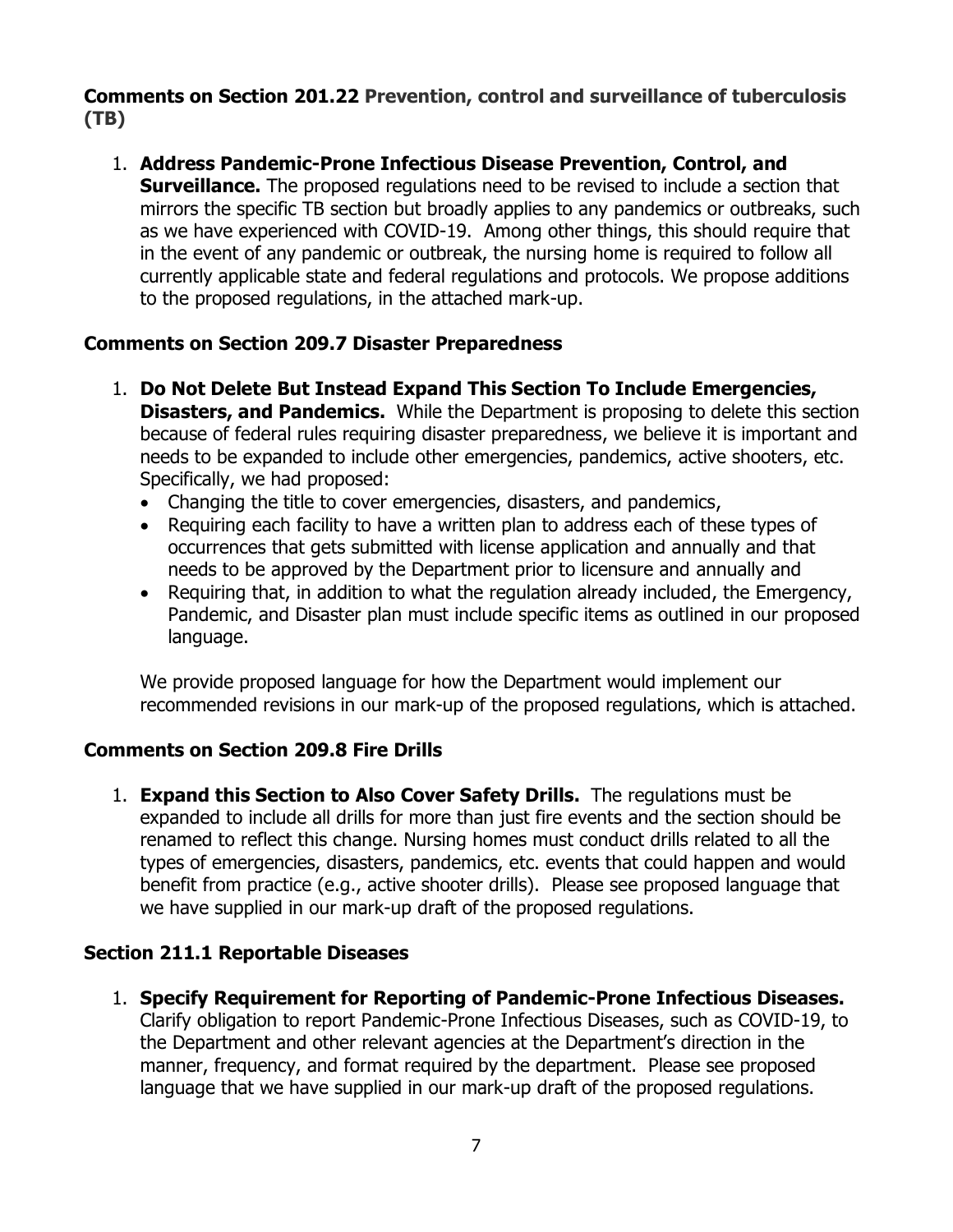# **We have attached a marked-up version of Annex A, reflecting all the changes we believe are necessary and identifying where we have specific concerns.**

We are dedicated to helping improve the lives of nursing facility residents. We would appreciate the opportunity to meet with your staff in the weeks ahead to further discuss our recommended revisions to the regulations. You can reach us through Pamela Walz at [pwalz@clsphila.org](mailto:pwalz@clsphila.org) or Diane Menio at [menio@carie.org.](mailto:menio@carie.org)

Sincerely,

Diane A. Menio, Executive Director **Pamela Walz, Supervising Attorney** Center for Advocacy for the Rights and Interests of Elders Community Legal Services

CC: Independent Regulatory Review Commission at [irrchelp@irrc.state.pa.us](mailto:irrchelp@irrc.state.pa.us)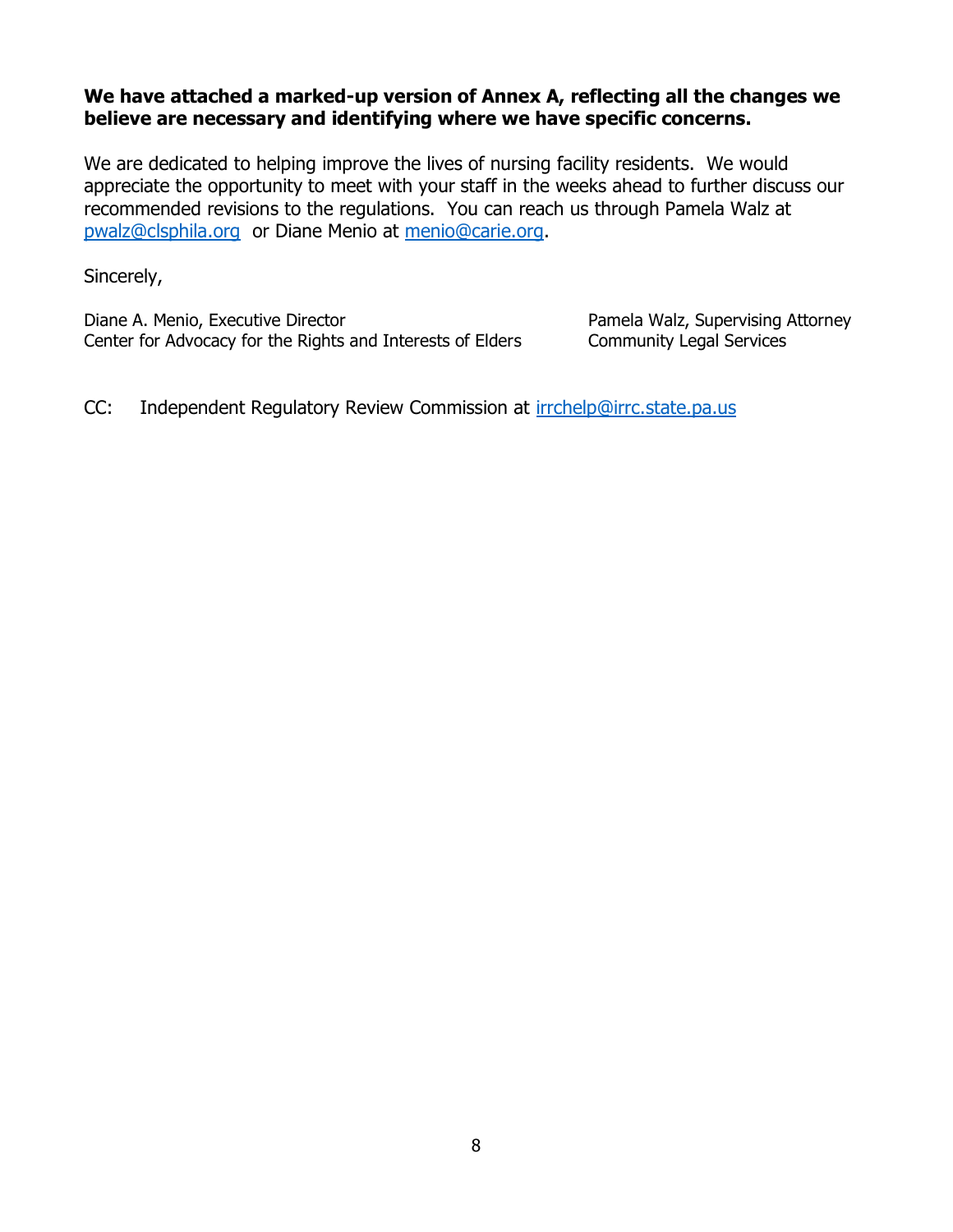## **ANNEX A**

## **TITLE 28. HEALTH AND SAFETY**

## **PART IV. HEALTH FACILITIES**

## **SUPBART C. LONG-TERM CARE FACILITIES**

#### **CHAPTER 201. APPLICABILITY, DEFINITIONS, OWNERSHIP AND GENERAL**

#### **OPERATION OF LONG-TERM CARE NURSING FACILITIES.**

#### \* \* \* \* \*

#### **OWNERSHIP AND MANAGEMENT**

\* \* \* \* \*

#### § **201.3 Definitions.**

"Person." A natural person, corporation (including associations, joint stock companies and insurance companies}, partnership, trust, estate, association, the Commonwealth, and any local governmental unit, authority and agency thereof.

"Temporary management." The person appointed temporarily by the Department as a substitute facility manager or administrator with authority to hire, terminate or reassign staff, obligate facility funds, alter facility procedures and manage the facility to correct deficiencies identified in the facility's operation, with payment to this person being provided by the facility or, at the Department's discretion, from the Department when necessary.

#### **§ 201.12. Application for license of a new facility or change in ownership.**

**(a)** [An application for a license to operate a facility shall be made under section 807 of the

act (35 P.S. § 448.807). The application form shall be obtained from the Division of Nursing

Care Facilities, Bureau of Quality Assurance, Department of Health.] **(Reserved).**

(a.1) A person may not operate or assume ownership of a facility without first obtaining a

license from the Department.

(a.2) A person seeking to operate or assume ownership of a facility shall obtain an

application form from the Division of Nursing Care Facilities, Department of Health.

(b) [The following shall be submitted with the application for licensure] In addition to the

completed application and fee required under section 807 of the act (35 P.S. § 448.807), a person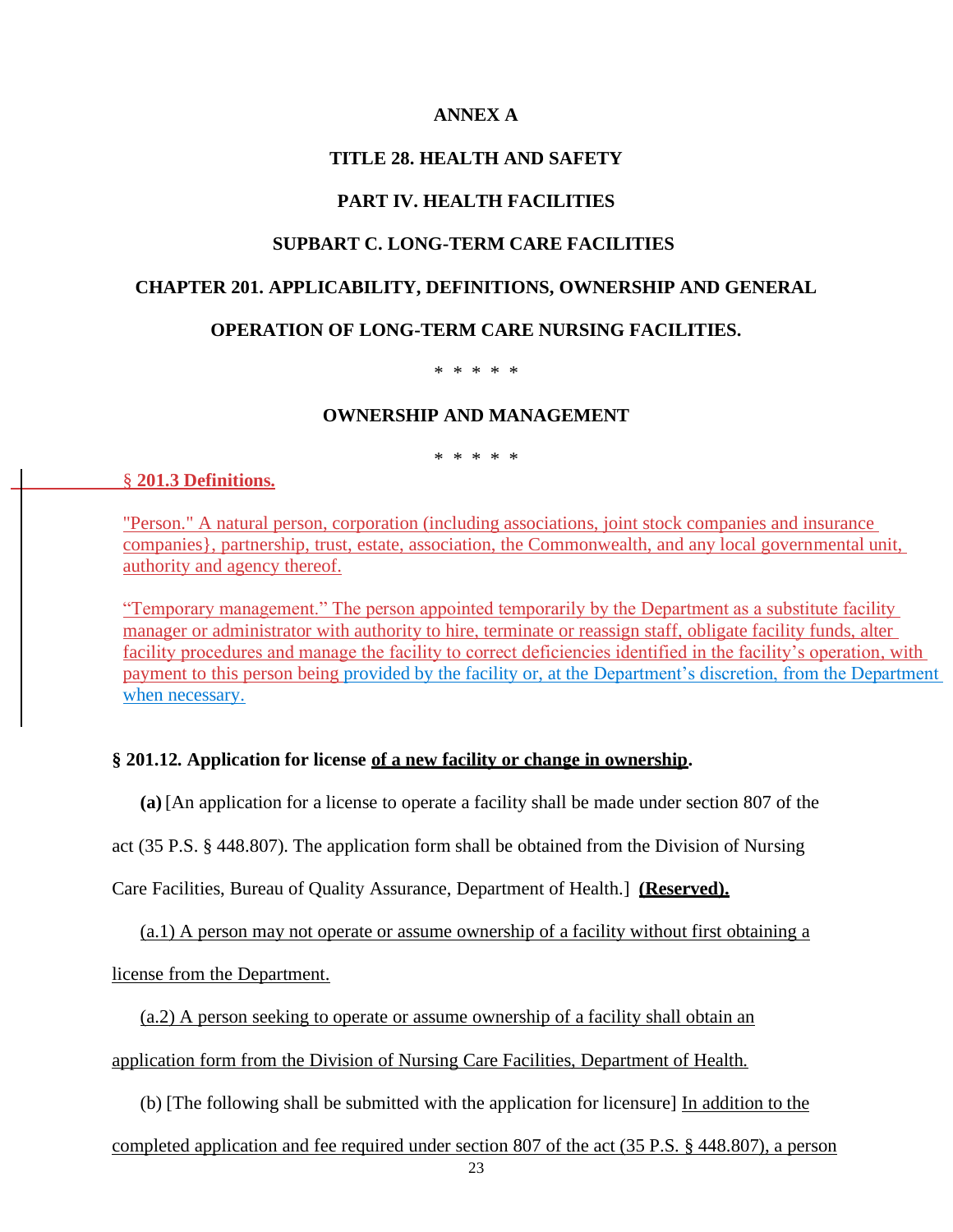seeking to operate or assume ownership of a facility shall submit the following:

(1) [The names and addresses of a person who has direct or indirect ownership interest of 5% or more in the facility as well as a written list of the names and addresses of the facility's officers and members of the board of directors.] The names, addresses, email addresses and phone numbers of any person who has or will have an ownership or control interest in the facility, whether the interest is in its profits or in the land or building occupied and used as the facility, as well as a written list of the names, addresses, email addresses and phone numbers of the facility's officers and members of the board of directors. For purposes of this subsection, a person who has or will have ownership or control interest is:

(ii) The organization that holds the license or owns the land or building occupied and used as the facility.

(i) A person with a direct or indirect ownership interest of 5% or more in the facility.

(iii) The owner of a whole or part interest in any mortgage, deed, trust, note, or other obligation secured (in whole or in part) by the equipment used in the facility or by the land on which or building in which the facility is located

(2) If the [owner] person is a nonprofit corporation, a complete list of the [names and addresses] names, addresses, email addresses and phone numbers of the officers and directors of the corporation and an exact copy of its charter and articles of incorporation which are on file with the Department of State as well as amendments or changes.

(3) If the [owner] person is a partnership, the [names and addresses] names, addresses, email addresses and phone numbers of partners.

(4) The name, address, email address, phone number and license number of the administrator.

(5) The names, addresses, email addresses and phone numbers of any persons that have or will have a direct or indirect interest in the management of the facility or the provision of services at the facility.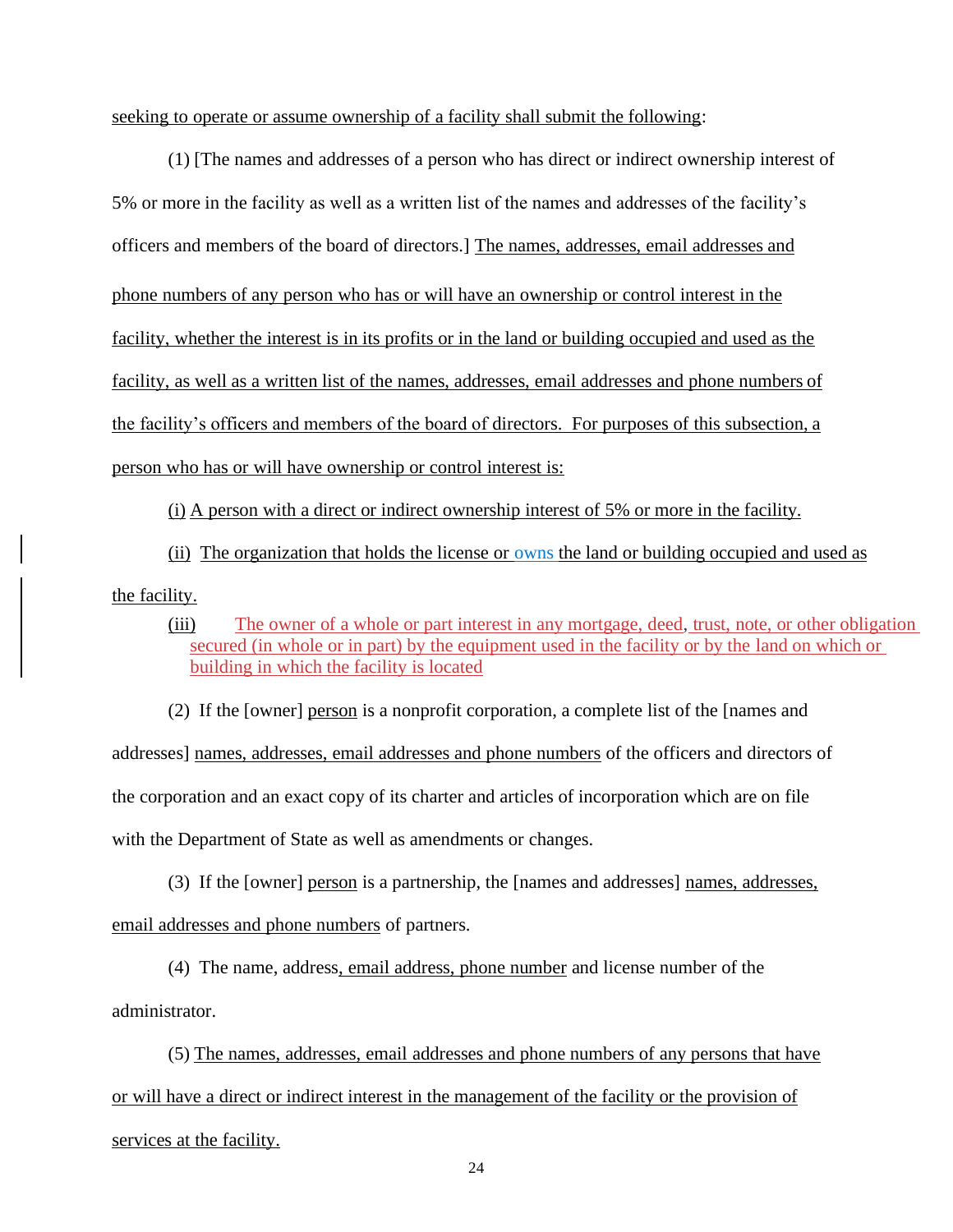(6) The person's corporate history.

(7) A list of every licensed facility in any state, the District of Columbia or territory in which the person has or had any percentage of interest in the ownership, management or real property of that facility.

(8) The person's licensing and regulatory history in all jurisdictions where the person has or has had a direct or indirect ownership interest in a facility .

(9) A detailed summary of current, adjudicated, or settled civil actions or criminal actions filed against the person.

(10) Any financial failures involving any persons identified in the application that

resulted in a bankruptcy, receivership, assignment, debt consolidation or restructuring, mortgage

foreclosure, corporate integrity agreement, or sale or closure of a nursing facility, the land it sits

on or the building in which it is located.

- (11) Any additional information the Department may request and require applicants to provide, including information responsive to inquiries arising from public comment on the new license or change of ownership licensure application.
- (c) In addition to the information required in subsection (b), a person seeking to operate or

assume ownership of a facility shall provide the following:

(1) A proposed staffing and hiring plan, which shall include the management and

oversight staff, the structure of the facility's governing body and its participants.

- (2) A proposed training plan for staff.
- (3) A proposed Eemergency, Pandemic, and Disaster preparedness plan that meets the requirements of this section and 42 CFR 483.73(a) (relating to emergency preparedness).
- (4) Proposed standard admissions and discharge agreements.
- (5) A detailed budget for three years of operations, prepared in accordance with

generally accepted accounting principles, and evidence of access to sufficient capital needed to

operate the facility in accordance with the budget and the facility assessment (as defined in 42 CFR 483.70(e)).

(d) Once a person submits an application to operate or assume ownership of a facility, the Department shall provide public notice of the applicant's intent to open or change operators of a nursing facility on the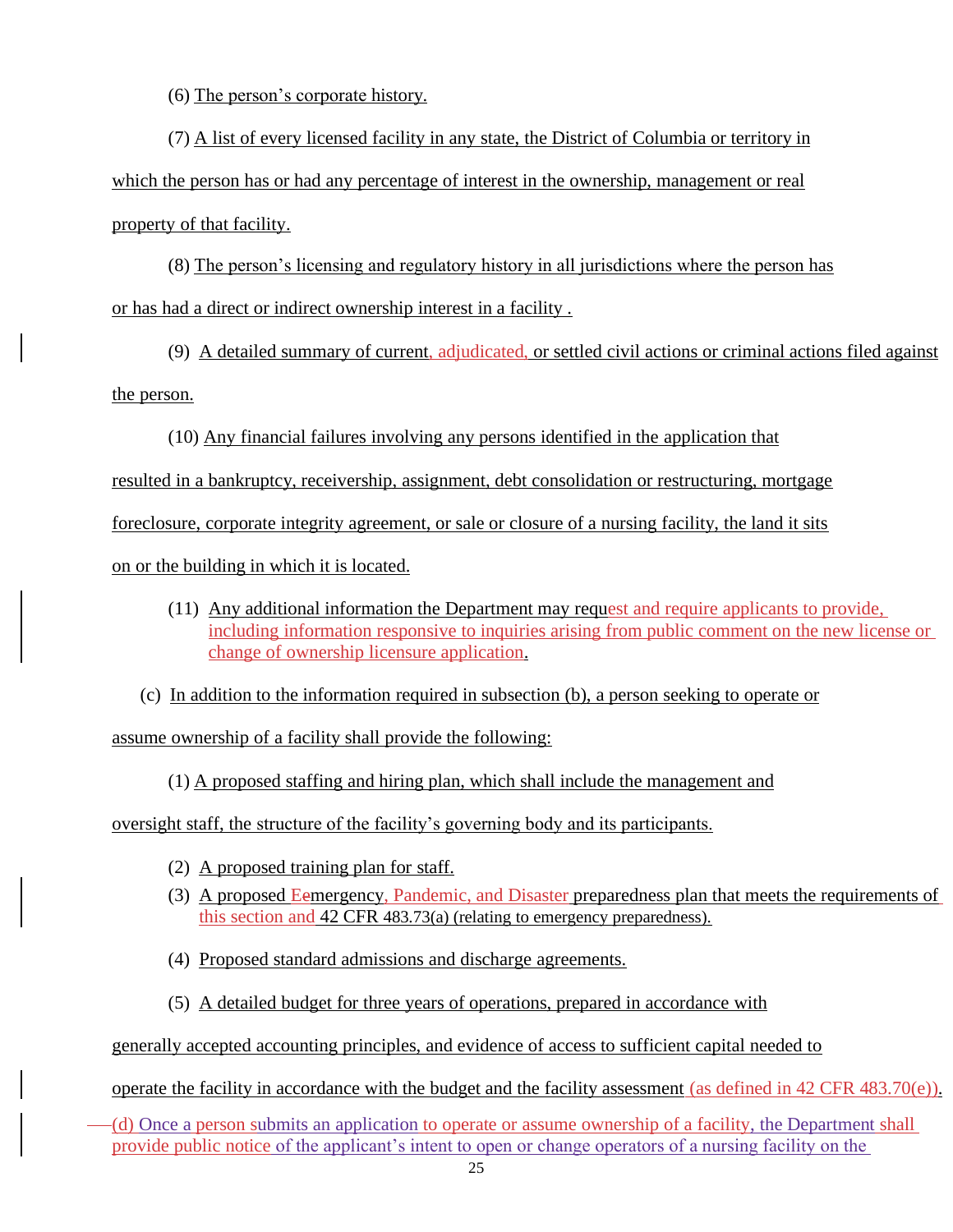Department's website, with details of the public comment process along with the name and address of the proposed long-term care facility; name and address of the proposed licensee, if different; and name and address of the owner or owners.

(e) A facility seeking to sell or otherwise change ownership of an existing facility must provide advance written notice to residents, resident representatives, the Office of the State Long-Term Care Ombudsman, the Office of the Local Long-Term Care Ombudsman, the members of the General Assembly who represent the city or town in which the facility is or will be located; and a representative of the local officials of the city, county, or town in which the facility is or will be located. This advance written notice must be provided 30 days in advance of the sale or change of ownership and must outline the specific intention to sell or change ownership of an existing facility as well as the details of the Department's public comment process.

 $(e)(f)$  A person who fails, under this section, to demonstrate capacity to operate a facility, will

be given 30 days from the date of the denial of an application to cure the application.

# **§ 201.12a. Evaluation of application for license of a new facility or change in ownership.**

(a) The Department will conduct an evaluation of the application, which will include

consideration of the application form and documents submitted under § 201.12 (relating to

application for license of a new facility or change in ownership) as well as consideration of any public comment or publicly submitted evidence that the Department has received in response to the public notice provided under § 201.12(d) and allowing a thirty (30) day public comment period.

(b) Upon completion of the evaluation conducted under subsection (a), the Department will

approve or deny the application.

(c) The Department will consider the following in determining whether to approve or deny

an application:

(1) The person's past performance related to owning or operating a facility in the

Commonwealth or other jurisdictions.

(2) The person's demonstrated financial and organizational capacity and capability to successfully perform the requirements of operating a facility based on the information provided under § 201.12.

(3) The person's demonstrated history and experience with regulatory compliance, including evidence of consistent performance in delivering quality care.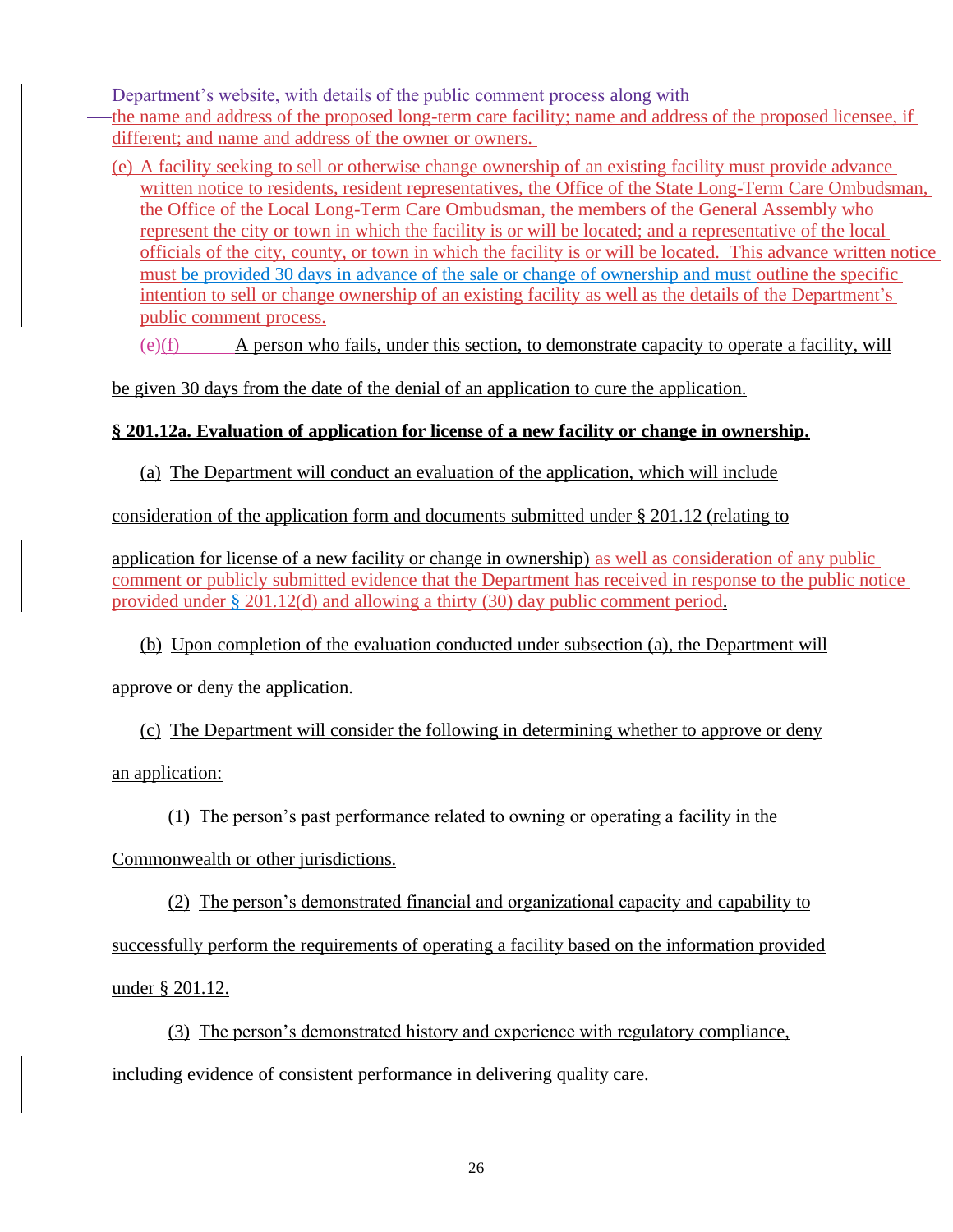(d) Exclusionary factors include but are not limited to each of the following that, in and of itself, constitutes full and adequate ground for deeming an applicant or licensee neither suitable nor responsible to establish or maintain a facility:

(1) A facility operated by the person or a facility in which the person owns a 5% or greater interest or acts as a corporate officer, or member of the board of directors has been the subject of proceedings that resulted in the suspension, denial or revocation of the license or renewal license of the facility or has been the subject of proceedings that resulted in the denial, cancellation or revocation of the Medicare or Medicaid certification of the facility.

(2) The person has a felony conviction or has been convicted of any crime involving physical, sexual, mental or verbal abuse or neglect.

(3) The person has been convicted of any crime involving the misappropriation of property or financial abuse.

(4) The person has permitted, assisted, or encouraged anyone in the commission of any illegal act against a nursing home resident.

(5) A federal, state, or local law enforcement entity has filed an action in any court concerning conditions in any health care facility for which the person was licensed, if that lawsuit resulted in an order or judgment against the applicant or licensee granting damages or any form of equitable relief, including an injunction or declaratory judgment.

# **§ 201.13. Issuance of license for a new facility or change in ownership.**

**(a)** [A person may not maintain or operate a facility without first obtaining a license issued by

the Department. A license to operate a facility is not transferable without prior approval of the

## Department.] **(Reserved).**

(b) A license to operate a facility will be issued when the Department [receives the completed

application form and the licensure fee and when, after inspection by an authorized representative

of the Department, it has been] has determined that the necessary requirements for licensure have

been met under § 201.12 (relating to application for license of a new facility or change in

ownership) and that issuance of a license is appropriate under § 201.12a (relating to evaluation of application for a new facility or change in

## ownership).

(c) [The required fee for a license is:

| Regular Licenses (new or renewal)            | \$250 |
|----------------------------------------------|-------|
| Each inpatient bed in excess of 75 beds  \$2 |       |
| Provisional I License                        | \$400 |
| Each inpatient bed                           | \$4   |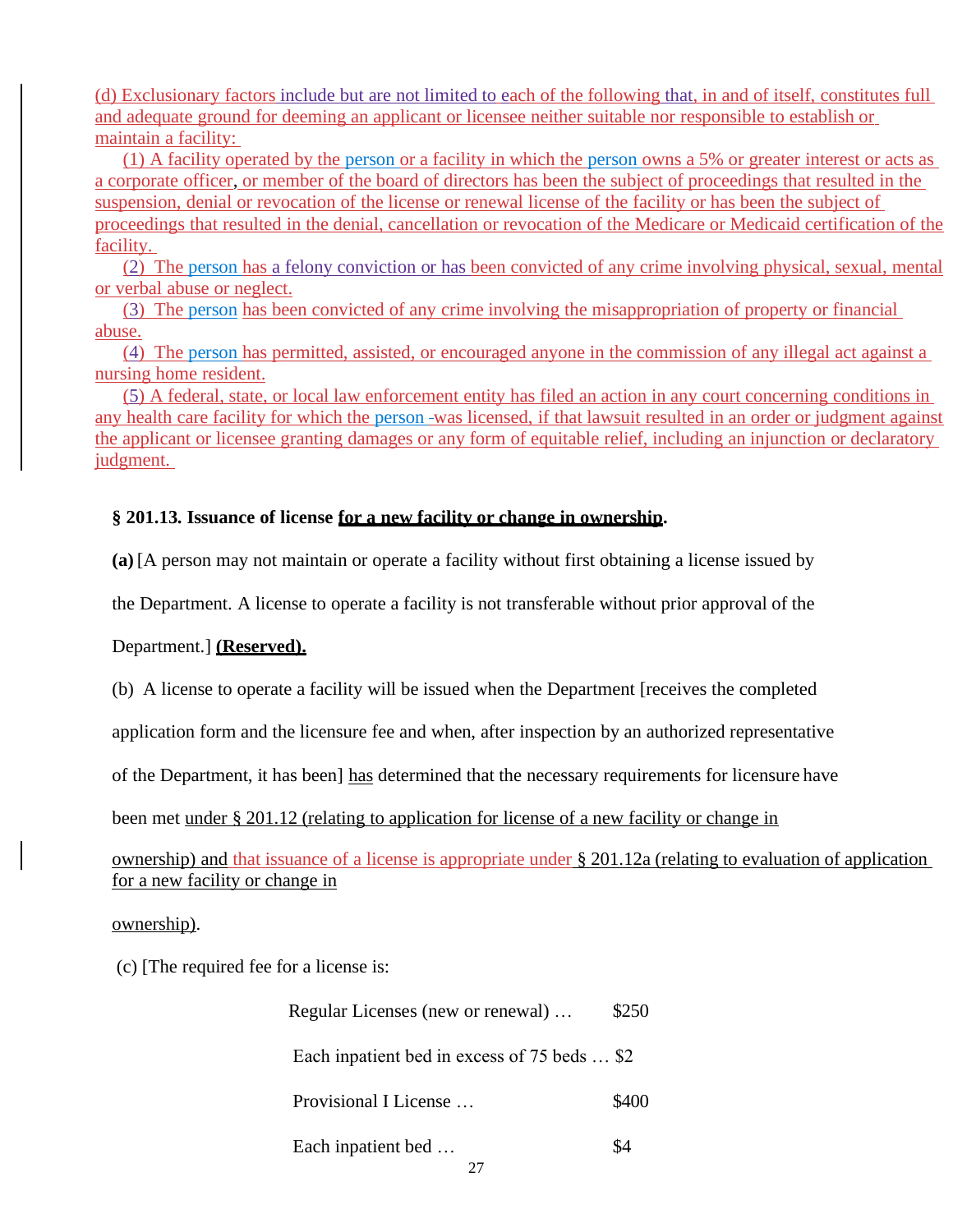| Provisional II License  | \$600   |
|-------------------------|---------|
| Each inpatient bed      | \$6     |
| Provisional III License | \$800   |
| Each inpatient bed      | \$8     |
| Provisional IV License  | \$1,000 |
| Each inpatient bed      | \$101   |

#### **(Reserved).**

(d) The license will be issued to the owner of a facility and will indicate the name and address of the facility, the name and address of the owner of the facility, the number [and types] of beds authorized and the date of the valid license.

(e) A regular license will be issued and admissions may begin under a new or changed ownership license when, in the judgment of the Department, there is substantial compliance with the measurable provisions of thisis subpart. The Department will conduct a survey inspection for any newly licensed facility or facility that has been approved for a license for change in ownership within the first three to six months of operation to confirm substantial compliance with the entire subpart, particularly with the resident service-related requirements that could not be measured prior to admissions. A regular license has a term of 1 year and must be renewed annually.

(f)  $\overline{A}$  provisional license is governed by the following:

(1) A provisional license will be issued if there are numerous deficiencies or a serious specific deficiency and if the facility is not in substantial compliance with this subpart and the Department finds that:

(i) The applicant is taking appropriate steps to correct the deficiencies in accordance with a written plan of correction and timetable for correction submitted by the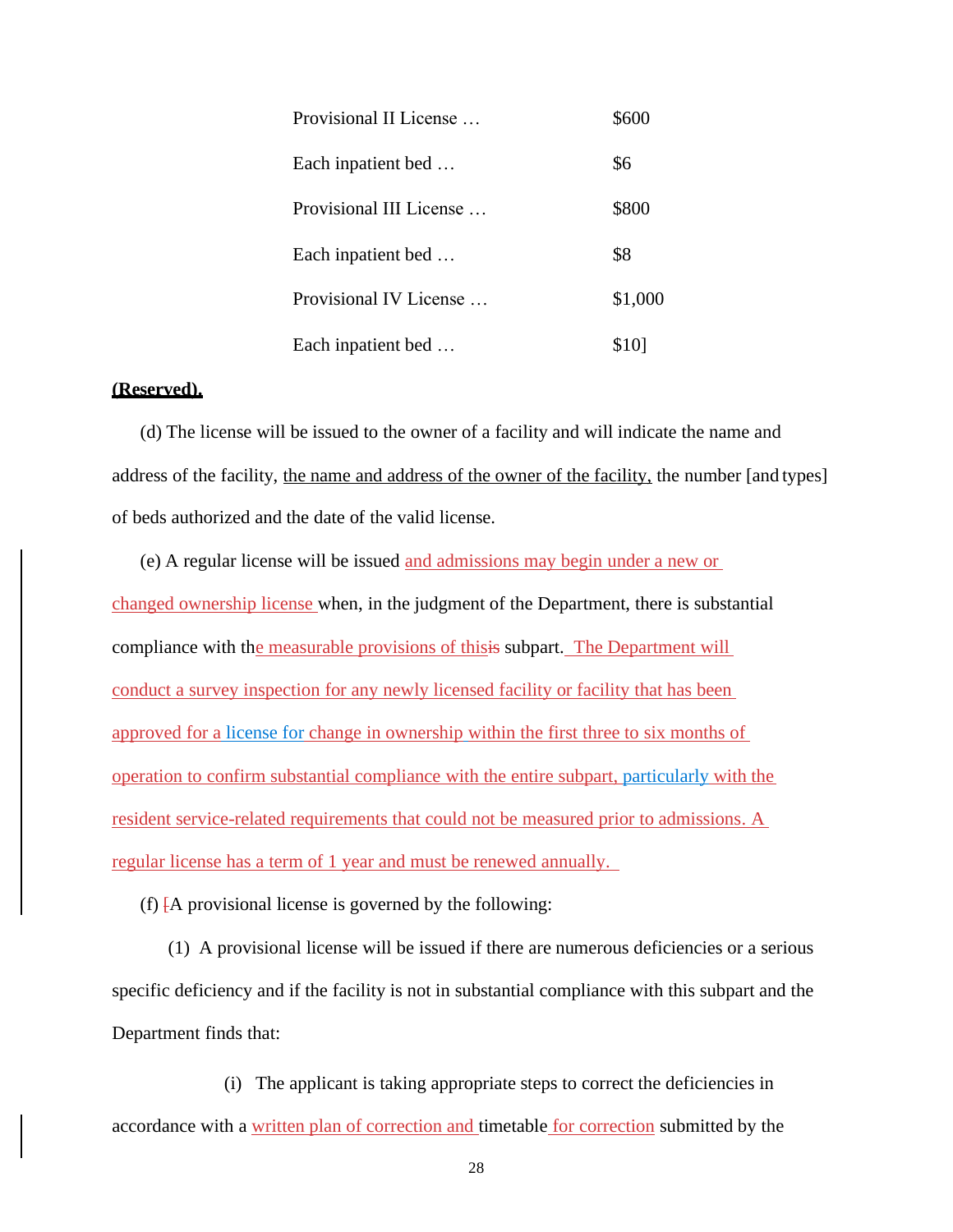applicant and agreed upon by the Department.

(ii) There is no cyclical pattern of deficiencies over a period of 2 or more years.

**(2)** The provisional license will be issued for a specified period of time not more than 6 months. The provisional license may be renewed, at the discretion of the Department, no more than three times. Upon substantial compliance with this subpart, a regular license will be issued.

**(3) (Reserved).** A provisional license will be granted to a new licensee as its first or initial license. A provisional license will also be granted to a change of ownership licensee as its first or initial license.

**(3)(4)** A provisional license may be granted simultaneously with the imposition of additional enforcement actions, as outlined herein.

**(g)** [The facility shall have on file the most recent inspection reports, relating to the health and safety of residents, indicating compliance with applicable State and local statutes and regulations. Upon request, the facility shall make the most recent report available to interested persons.] **(Reserved).**

**(h)** [If the Department's inspection report indicates deficiencies, the facility shall indicate in writing its plans to make corrections and specify dates by which the corrective measures will be completed. The plans are valid only upon approval by the Department.] **(Reserved).**

(i) [The current license shall be displayed in a public and conspicuous place in the facility.]

## **(Reserved).**

#### **§ 201.13a. License renewal.**

(a) A facility shall apply to renew its license on a form prescribed by the Department with the fee required under section 807(b) of the act (35 P.S. § 807(b)). Licenses must be renewed annually for full licenses and at or before the end of the term of the existing provisional license for facilities under a provisional license.

(b) The Department will renew a license to operate a facility after a survey is conducted by the Department. A full license will be granted if the survey indicates that the facility is in substantial

29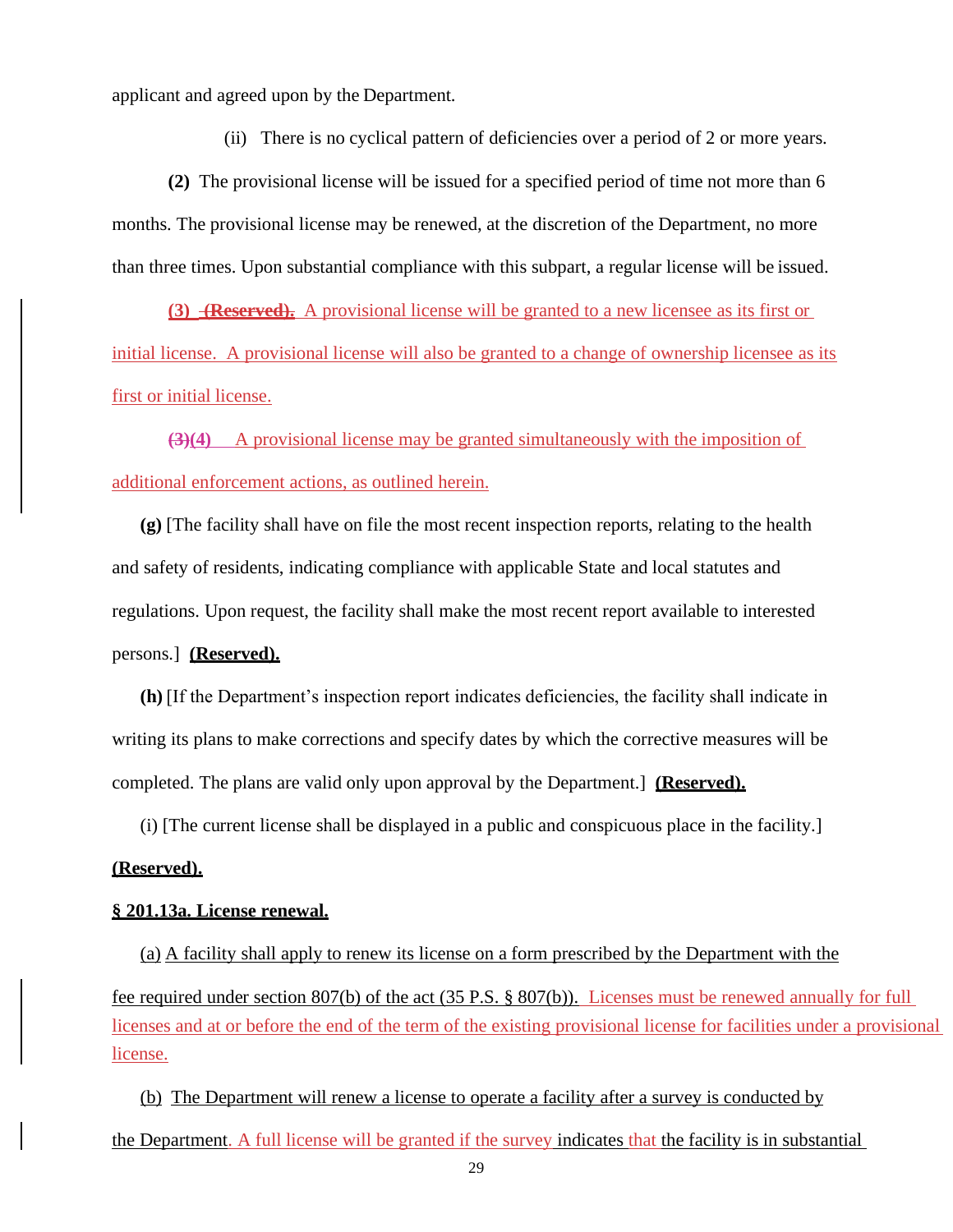compliance with section 808(a) of the act (35 P.S.  $\S$  448.808(a)) and this subpart. A provisional license may be granted if the survey indicates that the facility is not in substantial compliance with section 808(a) of the act (35 P.S. § 448.808(a)) and this subpart but has still achieved sufficient compliance in the opinion of the Department to warrant a provisional license with a plan for correction to achieve substantial compliance. Granting a full or provisional license does not limit the Department's ability to simultaneously take any other enforcement actions as authorized under Chapter 8 of the Act and this subpart.

# **§ 201.14. Responsibility of licensee.**

(a) The licensee is responsible for meeting the minimum standards for the operation of a

facility as set forth by the Department and by other Federal, State and local agencies responsible

for the health and welfare of residents. This includes complying with all applicable Federal and

State laws, and rules, regulations and orders issued by Federal, State or local agencies.

Licensees will be cited for violations of both state and federal requirements. Penalties for violations the Department may impose include but are not limited to:

- (i) Plan of Correction (ii) Civil Monetary Penalties
- (iii) Provisional Licensure Status
- (iv) Ban on Admission
- (v) Appointment of Temporary Management
- (vi) Recommendation to the Centers for Medicare and Medicaid Services for Medicare and Medicaid
- (vii) License revocation

(b) If [the] services are purchased for the administration or management of the facility, the

licensee is responsible for [insuring] ensuring compliance with [this subpart, and other relevant

Commonwealth regulations] all applicable Federal and State laws, and rules, regulations and

orders issued by the Department and other Federal, State and local agencies.

(c) The licensee through the administrator shall report within 24 hours to the appropriate

Division of Nursing Care Facilities field office serious incidents involving residents [. As] as set

forth in § 51.3 (relating to notification). For purposes of this subpart, references to patients in

§ 51.3 include references to residents. Licensees shall also timely comply with all reporting requirements related to hospitalizations or critical incidents as required by Medical Assistance and other payor sources, including Section 1150 B of the Social Security Act, and shall comply with all applicable reporting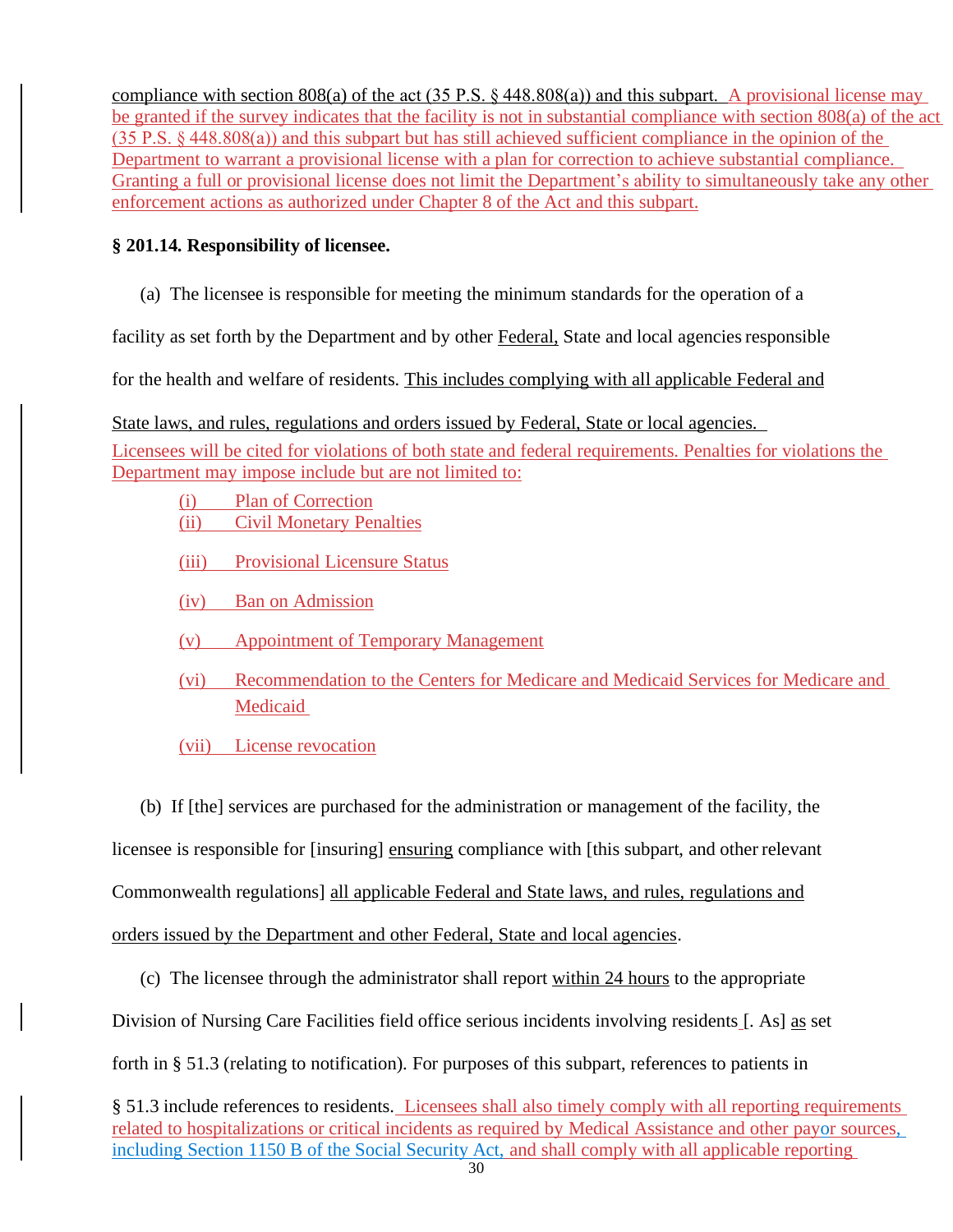requirements outlined in the Older Adult Protective Services Act, the Adult Protective Services Act, and the Child Protective Services Act.

(d)  $\overline{I}$  and  $\overline{I}$  and  $\overline{I}$  to the notification requirements in § 51.3, the facility shall report in writing to

the appropriate division of nursing care facilities field office:

- (1) Transfers to hospitals as a result of injuries or accidents.Events that cause or result in a resident's death or present an immediate danger of death or serious harm.
- **(2)** Admissions to hospitals as a result of injuries or accidents.] Events that cause or result in serious injury or significant change in a resident's condition.
- **(3)** Staffing below state minimum requirements.

(2)(4) Deaths or serious injuries due to neglect as defined in 42 CFR §483.5. **(Reserved).**

**(e)** [The administrator shall notify the appropriate division of nursing care facilities field office as soon as possible, or, at the latest, within 24 hours of the incidents listed in § 51.3 and

subsection (d).] **(Reserved).**

(f) Upon receipt of a strike notice, the licensee or administrator shall promptly notify the

appropriate Division of Nursing Care Facilities field office, the State Long-Term Care

Ombudsman Program, the Local Long-Term Care Ombudsman Program, and keep the

Department apprised of the strike status and the measures being taken to provide resident

care during the strike.

(g) A facility owner shall pay in a timely manner bills incurred in the operation of a facility that are not in dispute and that are for services without which the resident's health and safety are jeopardized. Each facility shall submit annual, fully auditable, consolidated financial reports that show the financial condition of the facility, its parent organization or corporate ownership, and sister entities within the organization or corporate structure. The facility must also comply with Department of Health and Department of Human Services cost reporting and quality reporting requirements.

31  $-(h)$  Each facility must annually submit and obtain Department approval of the facility's evidence of compliance with 42 CFR 413.17 "Cost to Related Organizations". Such demonstration of compliance shall be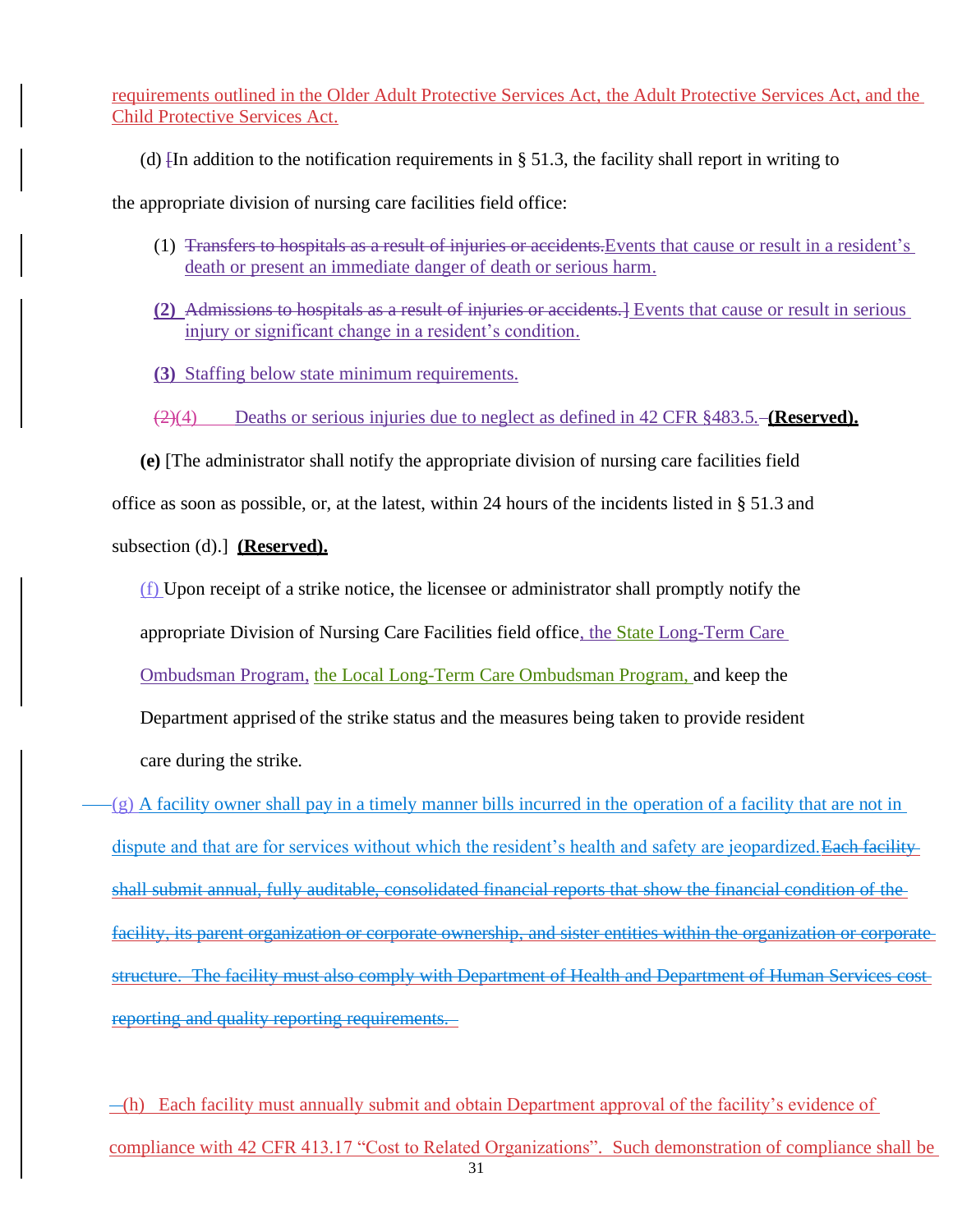in a manner required by the Department.

(i) A facility owner shall pay in a timely manner bills incurred in the operation of a facility that are not in dispute and that are for services without which the resident's health and safety are

jeopardized.

(j) The facility shall report to the Department[, on forms issued by the Department,] census,

rate, [and] program occupancy, and any other information [as] the Department may request.

 $(k)$  The facility shall have on file the most recent inspection reports, relating to the health and

safety of residents, indicating compliance with applicable Federal, State and local statutes and

regulations. Upon request, the facility shall make the most recent report available to interested

persons.

(k) The facility shall conduct a facility-wide assessment that meets the requirements of 42

CFR 483.70(e) (relating to administration), as necessary, but at least quarterly.

(l) An organization that operates, conducts, manages, or maintains a nursing home or nursing homes must prepare and file an annual consolidated financial report. The report shall be reviewed by a certified public accountant or audited, contain a certification of accuracy, shall be filed with the Department and must include the following components:

(1) A balance sheet detailing the assets, liabilities, and net worth at the end of its fiscal year.

(2) A statement of income, expenses, and operating surplus or deficit for the annual fiscal period, and a statement of ancillary utilization and patient census.

(3) A statement detailing patient revenue by payer, including, but not limited to, Medicare, Medicaid, and other payers, and revenue center.

(4) A statement of cashflows, including, but not limited to, ongoing and new capital expenditures and depreciation.

(5) A combined financial statement that includes all entities reported in the consolidated financial report, unless the organization is prohibited from including a combined financial statement in a consolidated financial report pursuant to a state or federal law or regulation or a national accounting standard. When applicable, the organization must disclose to the Department the applicable state or federal law or regulation or national accounting standard.

(m) In addition to the information contained in (l), the person must provide an attachment, containing the following information:

(1) The financial information required by subsection (l) from all operating entities, license holders, and related parties in which the organization has an ownership or control interest of 5 percent or more and that provides any service, facility, or supply to the nursing home.

(2) A detailed document outlining a visual representation of the organization's structure that includes both of the following:

(i) All related parties in which the organization has an ownership or control interest of 5 percent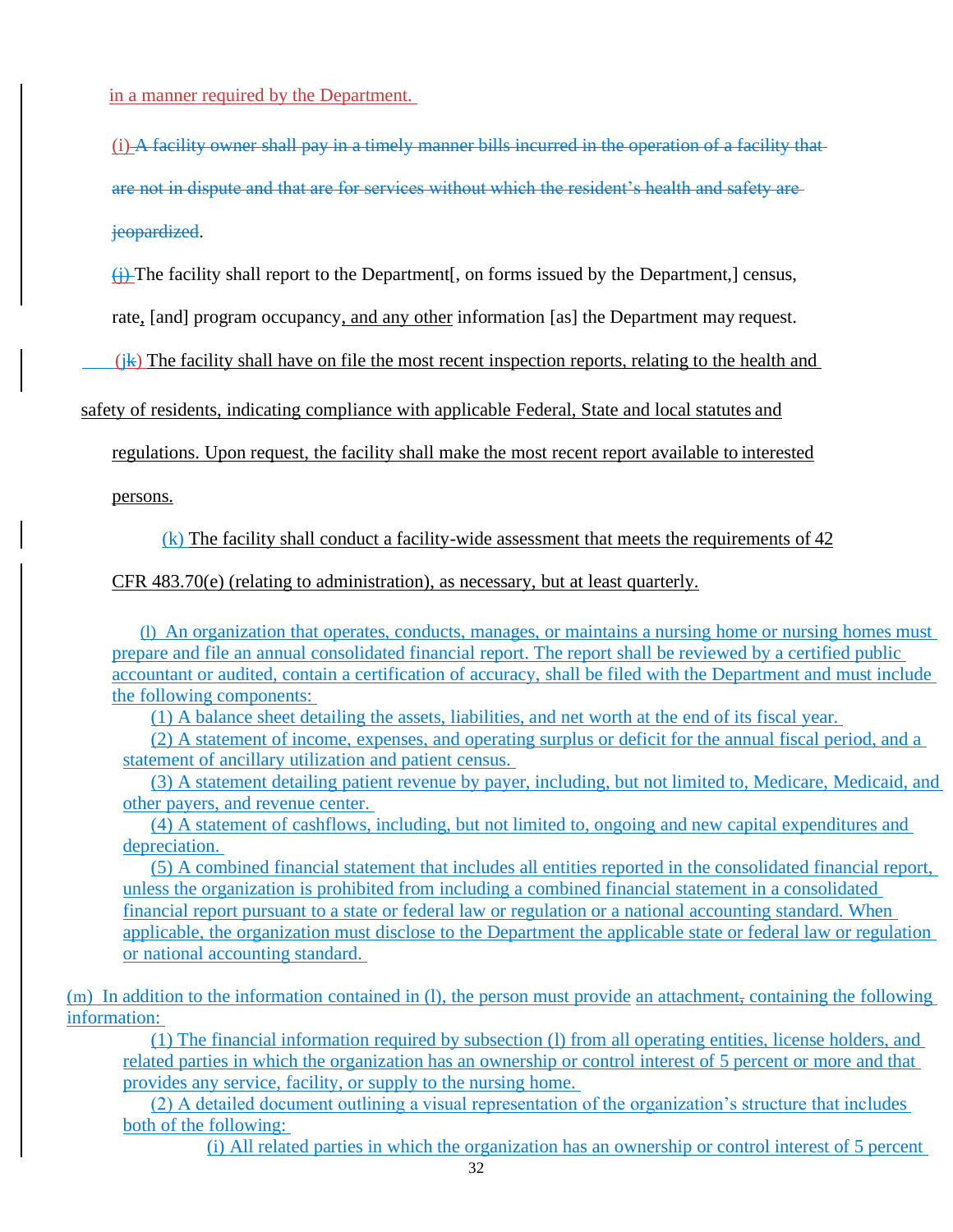or more and that provides any service, facility, or supply to the nursing home and (ii) Unrelated parties that provide services, facilities, or supplies to the skilled nursing facility or

facilities that are operated, conducted, owned, managed, or maintained by the organization, including, but not limited to, management companies and property companies, and that are paid more than two hundred thousand dollars (\$200,000) by the nursing home.

(n) For purposes of this regulation, a related party may include, but is not limited to, home offices; management organizations; owners of real estate; entities that provide staffing, therapy, pharmaceutical, marketing, administrative management, consulting, and insurance services; providers of supplies and equipment; financial advisors and consultants; banking and financial entities; any and all parent companies, holding companies, and sister organizations; and any entity in which an immediate family member of an owner of those organizations has an ownership interest of 5 percent or more. Immediate family member includes spouse, natural parent, child, sibling, adopted child, adoptive parent, stepparent, stepchild, stepsister, stepbrother, father-in-law, mother-in-law, sister-in-law, brother-in-law, son-in-law, daughter-in-law, grandparent, and grandchild.

## **[§ 201.15. Restrictions on license.](https://www.pacode.com/secure/data/028/chapter201/s201.15.html)**

[A license shall apply only to the licensure, the name of the facility and the premises designated therein. It may not be transferrable, in whole or in part, to another licensee or property without prior written approval of the Department.] **(Reserved).**

(a) A license becomes automatically void without notice if any of the following conditions

exist:

(1) The [expiration date has been reached] license term expires.

(2) There is a change in ownership and the Department has not given prior approval.

(3) There is a change in the name of the facility, and the Department has not given prior

approval [for the transfer of the license].

(4) There is a change in the location of the facility and the Department has not given

prior approval.

(b) A final order or determination by the Department relating to licensure may be appealed by the provider of services to the Health Policy Board under section 2102(n) of The Administrative Code of 1929 (71 P.S. § 532(n)).

\* \* \* \* \*

## **§ 201.17. Location.**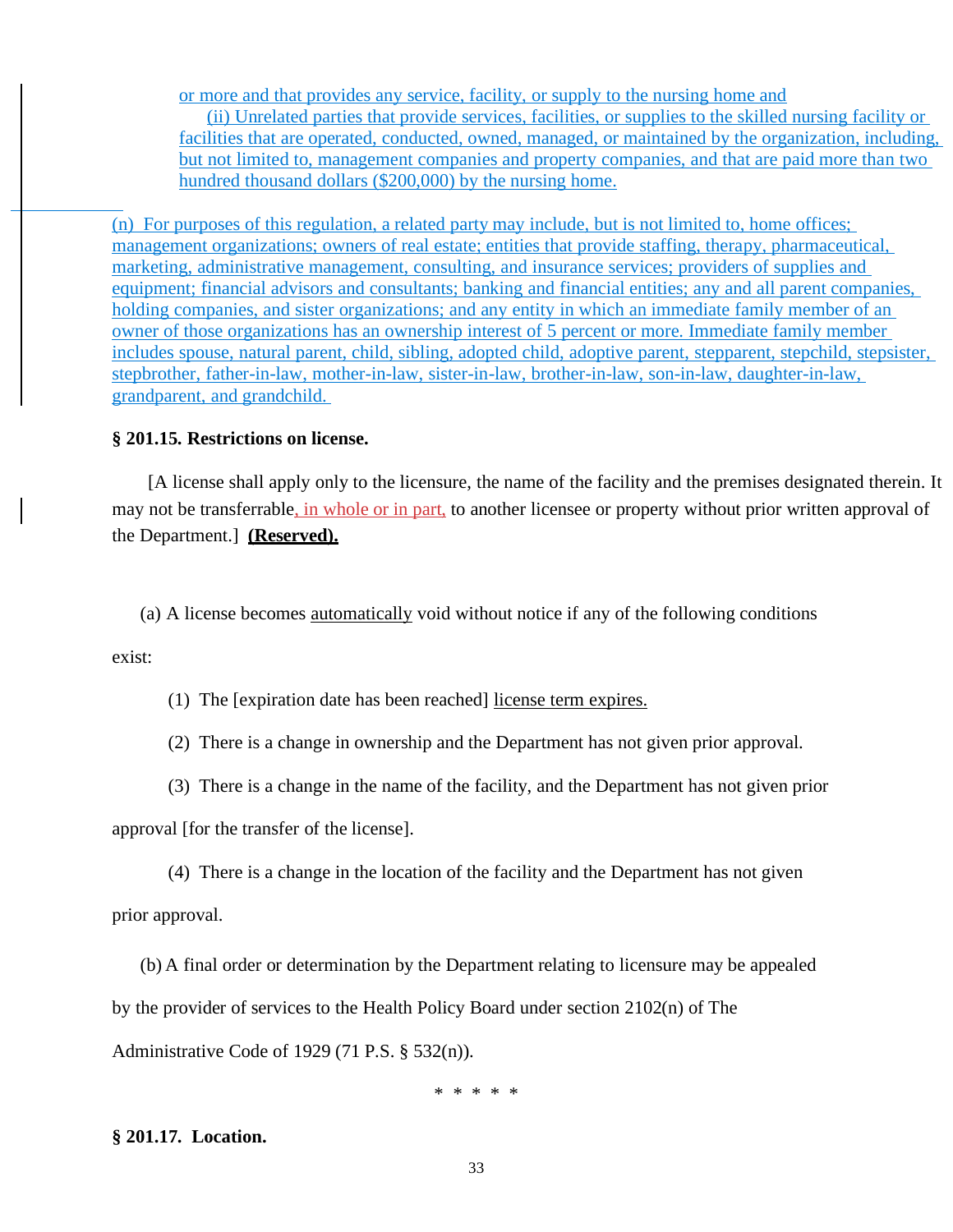[The facility shall be operated as a unit reasonably distinct from the other related services, if located in a building which offers various levels of health-related services.] With the approval of the Department, a facility may be located in a building within which there are separately licensed providers that operate and provide other health-related

services, such as personal care, home health, or hospice services, and may share services such as laundry, pharmacy and meal preparations. The facility shall be operated as a unit distinct from other health-related services.

\* \* \* \* \*

## **§ 201.22. Prevention, control and surveillance of tuberculosis (TB).**

(a) The facility shall have a written TB infection control plan with established protocols which address risk assessment and management, screening and surveillance methods, identification, evaluation, and treatment of residents and [employes] employees who have a possible TB infection or active TB.

(b) Recommendations of the Centers for Disease Control and Prevention (CDC), United States Department of Health and Human Services (HHS) shall be followed in screening, testing and surveillance for TB and in treating and managing persons with confirmed or suspected TB.

(c) [A baseline TB status shall be obtained on all residents and employes in the facility.]

#### **(Reserved).**

**(d)** [The intradermal tuberculin skin test is to be used whenever skin testing is done. This consists of an intradermal injection of 0.1 ml of purified protein derivative (PPD) tuberculin containing 5 tuberculin units (TU) using a disposable tuberculin syringe.] **(Reserved).**

**(e)** [The 2-step intradermal tuberculin skin test shall be the method used for initial testing of residents and employes. If the first test is positive, the person tested shall be considered to be infected. If the first test is negative, a second test should be administered in 1—3 weeks. If the second test is positive, the person tested shall be considered to be previously infected. If the

34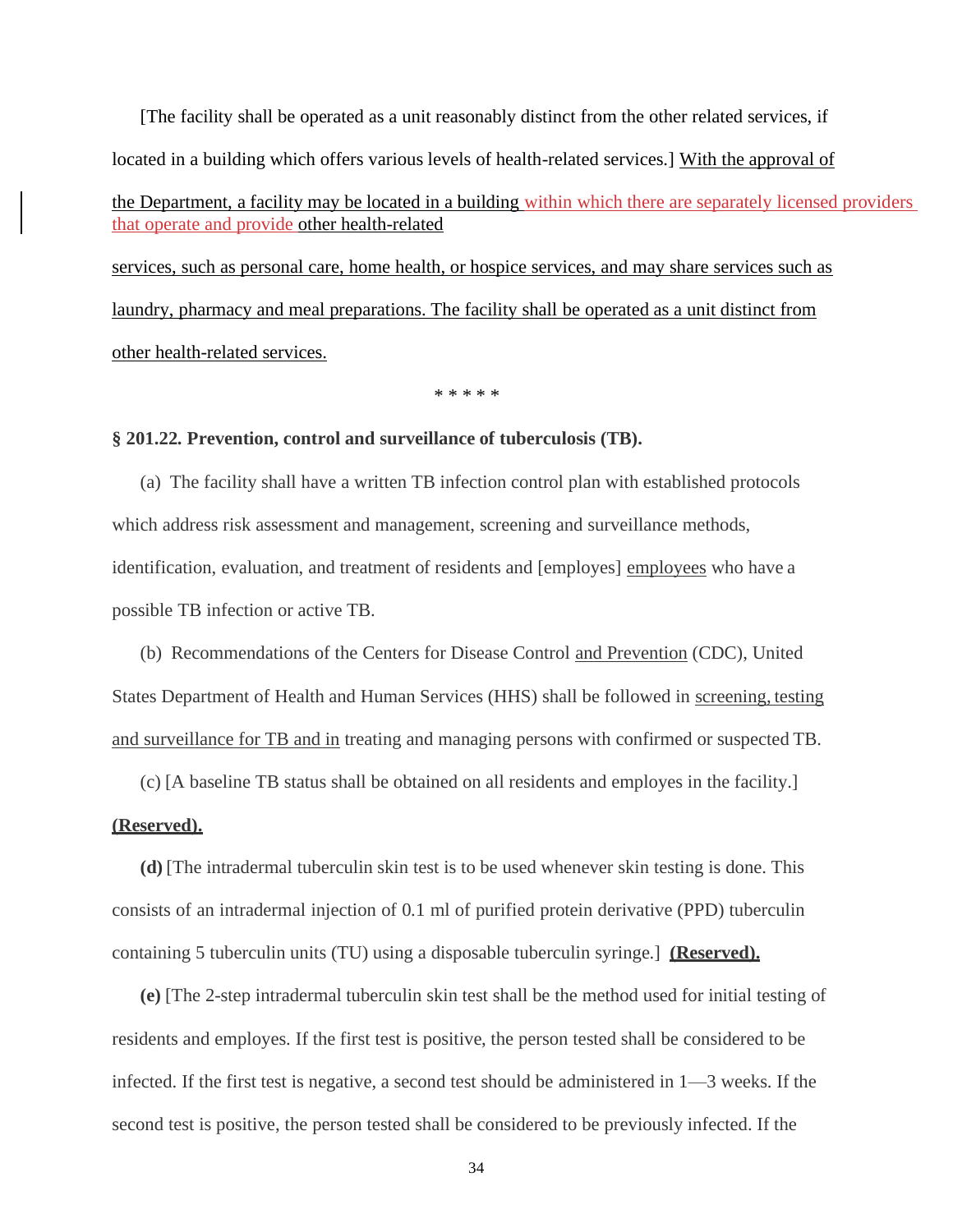second test result is negative, the person is to be classified as uninfected.] **(Reserved).**

**(f)** [Persons with reactions of  $\gamma = 10$  mm or persons with symptoms suggestive of TB regardless of the size of the test reaction, shall be referred for further diagnostic studies in accordance with CDC recommendations.] **(Reserved).**

**(g)** [A written report of test results shall be maintained in the facility for each individual, irrespective of where the test is performed. Reactions shall be recorded in millimeters of induration, even those classified as negative. If no induration is found, ''0 mm'' is to be recorded.] **(Reserved).**

**(h)** [Skin test ''negative'' employes having regular contact of 10 or more hours per week with residents shall have repeat tuberculin skin tests at intervals determined by the risk of transmission in the facility. The CDC protocol for conducting a TB risk assessment in a health care facility shall be used to establish the risk of transmission.] **(Reserved).**

**(i)** [Repeat skin tests shall be required for tuberculin-negative employes and residents after any suspected exposure to a documented case of active TB.] **(Reserved).**

(j) [New employes shall have the 2-step intradermal skin test before beginning employment unless there is documentation of a previous positive skin reaction. Test results shall be made available prior to assumption of job responsibilities. CDC guidelines shall be followed with regard to repeat periodic testing of all employes.] **(Reserved).**

**(k)** [The intradermal tuberculin skin test shall be administered to new residents upon admission, unless there is documentation of a previous positive test.] **(Reserved).**

**(l)** [New tuberculin positive reactors (converters) and persons with documentation of a previous positive reaction, shall be referred for further diagnostic testing and treatment in accordance with current standards of practice.] **(Reserved).**

**(m)** [If an employe's chest X-ray is compatible with active TB, the individual shall be excluded from the workplace until a diagnosis of active TB is ruled out or a diagnosis of active

35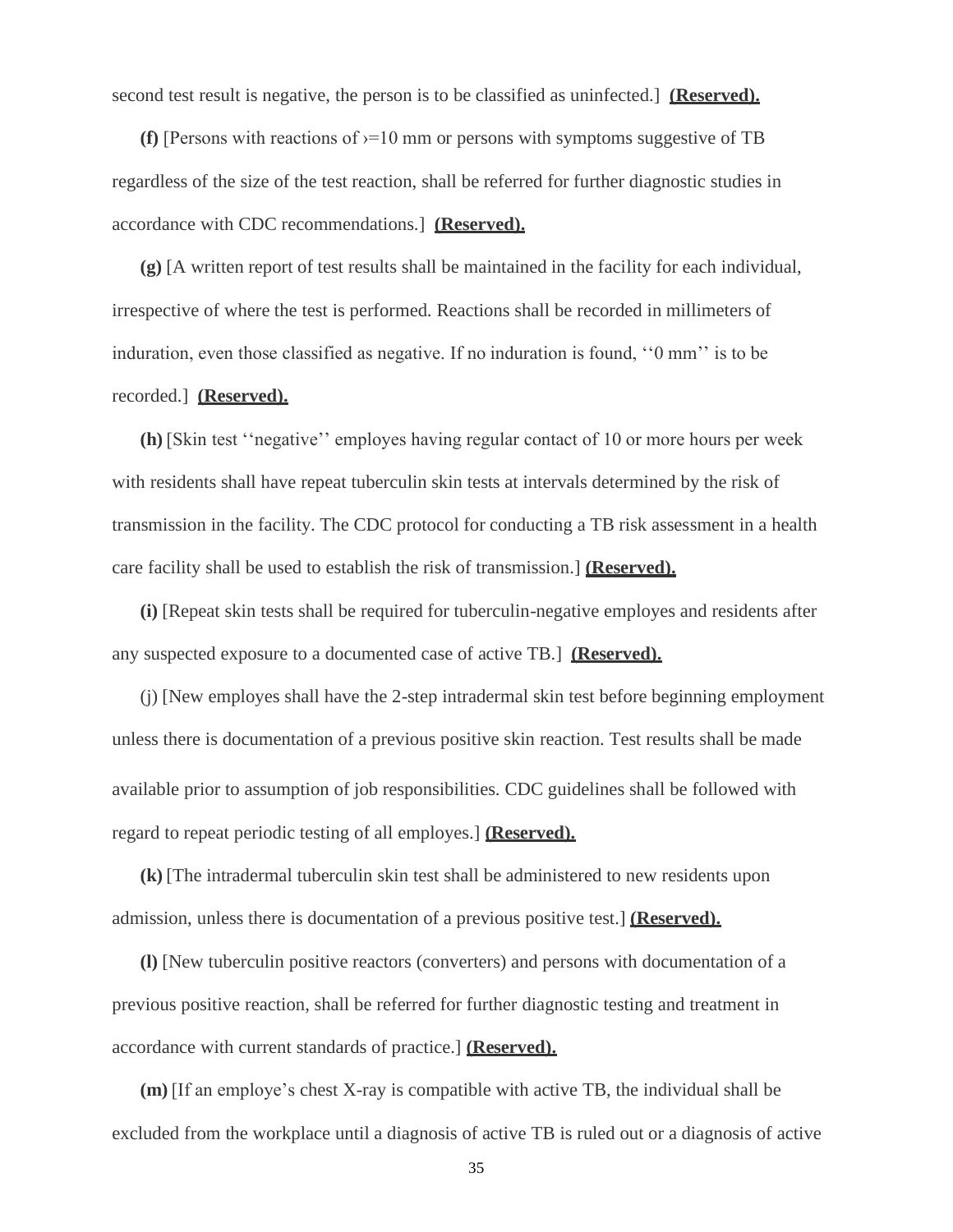TB is established and a determination made that the individual is considered to be noninfectious.

A statement from a physician stating the individual is noninfectious shall be required.]

## **(Reserved).**

(n) [A resident with a diagnosis of TB may be admitted to the facility if:

- (1) Three consecutive daily sputum smears have been negative for acid-fast bacilli.
- (2) The individual has received appropriate treatment for at least 2—3 weeks.
- (3) Clinical response to therapy, as documented by a physician, has been favorable.]

## **(Reserved).**

## **201.22a. Prevention, control and surveillance of Infectious Diseases.**

(a) The facility shall have a written infection control plan with established protocols which address training, risk assessment and management, screening and surveillance methods, identification, evaluation, and treatment of residents and employees who have a possible infection or active case of an infectious disease, and reporting to the Department upon experiencing impediments to implementation of the infection control plan. The Infection Preventionist shall monitor federal and state public health advisories at least weekly for outbreaks and emerging infectious diseases.

(b) Recommendations and guidance of the Centers for Disease Control (CDC) and the Centers for Medicare and Medicaid Services (CMS), United States Department of Health and Human Services (HHS) shall be followed in treating and managing persons with confirmed or suspected Pandemic-Prone or other Infectious Disease.

(c) In the response to any outbreak of any infectious virus or disease, the facility shall follow the recommendations, requirements, and guidance of the Centers for Disease Control (CDC), United States Department of Health and Human Services (HHS), and the Department in treating and managing persons with confirmed or suspected cases of the virus or disease.

(d) The facility must undertake evidence-based best practices for infection prevention, detection, control, and surveillance. These must be outlined in their Emergency, Pandemic, and Disaster Preparedness Plan, as outlined in Section 209.7.

\* \* \* \* \*

# **CHAPTER 209. FIRE PROTECTION AND SAFETY PROGRAMS FOR LONG-TERM**

# **CARE NURSING FACILITIES.**

## **FIRE PROTECTION AND SAFETY**

## **§ 209.1. [Fire department service.**

The telephone number of the emergency services serving the facility shall be posted by the

telephones in each nursing station, office and appropriate place within the facility.] **(Reserved).**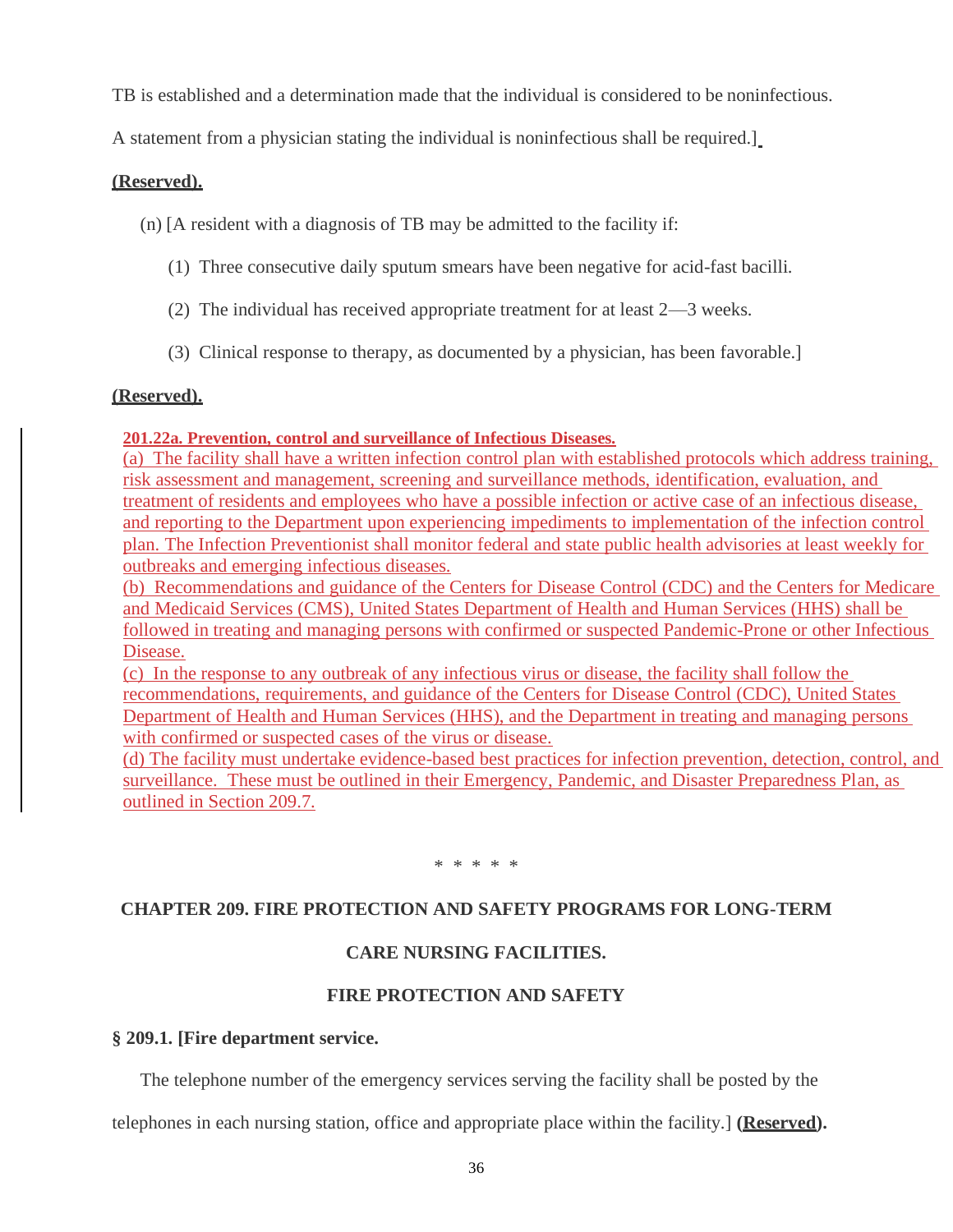## **§ 209.7. [Emergency, Pandemic, and Disaster preparedness.**

(a) The facility shall have a comprehensive written plan that addresses Emergency,

Pandemic, and Disaster Preparedness. The Emergency, Pandemic, and Disaster Plan must:

- (i) Address fire safety, natural disaster, physical plant disaster, person-made disaster, health outbreak and pandemics, active shooter, and other emergencies.
- (ii)Be submitted to the Department for prior approval as part of initial licensure and must be available for surveyor review at least annually.
- $\frac{f(x)}{f(x)}$  Be developed and maintained with the assistance of qualified fire, safety, infection control, and other appropriate experts.
- (iv) Be developed based on a facility's assessment or a comprehensive evaluation that identifies potential risks and creates plans to address these risks.
- (v) Be developed with person-centered planning to ensure residents' physical, psychological, social, and spiritual needs will be met.
- (vi) Account for the handling of both short and long-term situations. For disasters/emergencies that last more than a day, the Emergency, Pandemic, and Disaster plan must include:
	- a) How the facility will communicate daily with residents, families, and resident during the emergency, pandemic, or disaster and at least weekly during periods when the emergency, pandemic, or disaster has subsided but before operations have returned to normal.
	- b) How the facility will integrate into the community's emergency response system and its regional Health Care Coalition as necessary.
	- c) Communications plans with the appropriate contacts and how to connect with state and local public health and emergency management agencies along with other relevant entities.
	- d) How the facility will ensure sufficient supplies to safely and appropriately meet the needs of residents and staff.
	- e) For health-related emergencies, pandemics, or disasters, how the facility will safely and appropriately separate those staff and residents affected or infected from those not or whose status is unknown.
	- f) How the facility will provide back-up staffing in response to the emergency, pandemic, or disaster.
	- g) How and when the facility will test their Emergency, Pandemic, and Disaster Preparedness through drills.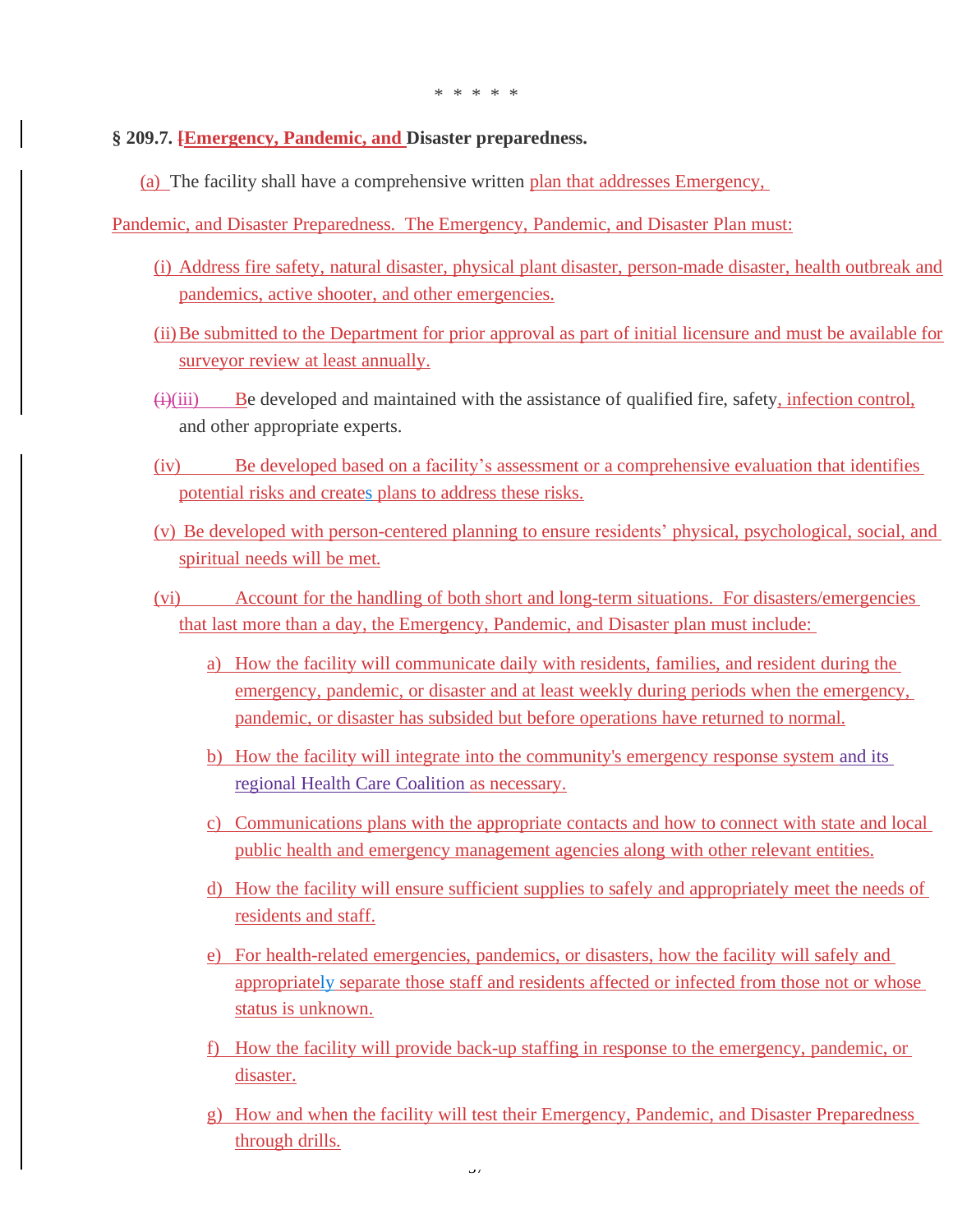- h) When the facility will review and update their Emergency, Pandemic, and Disaster Plan.
- (vii) Include policies and procedures that reflect evidence-based best practices for infection prevention, detection, control, and surveillance, including ones related to:
	- a) Infection control plan including cleaning and disinfecting
	- b) Minimum stockpile/stores of supplies to be kept on site at all times
	- c) Infection control training
	- d) Administration of vaccinations
	- e) Testing and re-testing policies
	- f) Contact Tracing policies
	- g) Staff return to work (post illness) policies
	- h) Auditing and surveilling infection prevention, detection, and control practices as performed by staff
- (ii)(viii) It shall include procedures for prompt transfer of casualties and records, instructions regarding the location and use of alarm systems and signals and fire fighting equipment, information regarding methods of containing fire, procedures for notification of appropriate persons and specifications of evacuation routes and procedures. The written plan shall be made available to and reviewed with personnel, and it shall be available at each nursing station and in each department. The plan shall be reviewed periodically to determine its effectiveness.
- (b) A diagram of each floor showing corridors, line of travel, exit doors and location of the fire

extinguishers and pull signals shall be posted on each floor in view of residents and personnel.

**(c)** All personnel shall be instructed in the operation of the various types of fire extinguishers used in the

facility.<del>] (**Reserved**).</del>

## **§ 209.8. [Fire and Safety drills.**

- (a) Fire drills shall be held monthly. Fire drills shall be held at least four times per year per shift at unspecified hours of the day and night.
	- (b) A written report shall be maintained of each fire and safety drill which includes date, time required for evacuation or relocation, number of residents evacuated or moved to another location and number of personnel participating in a fire drill.<sup>1</sup> (Reserved).
	- (c) Emergency, Pandemic, and Disaster response drills shall be held in accordance with the